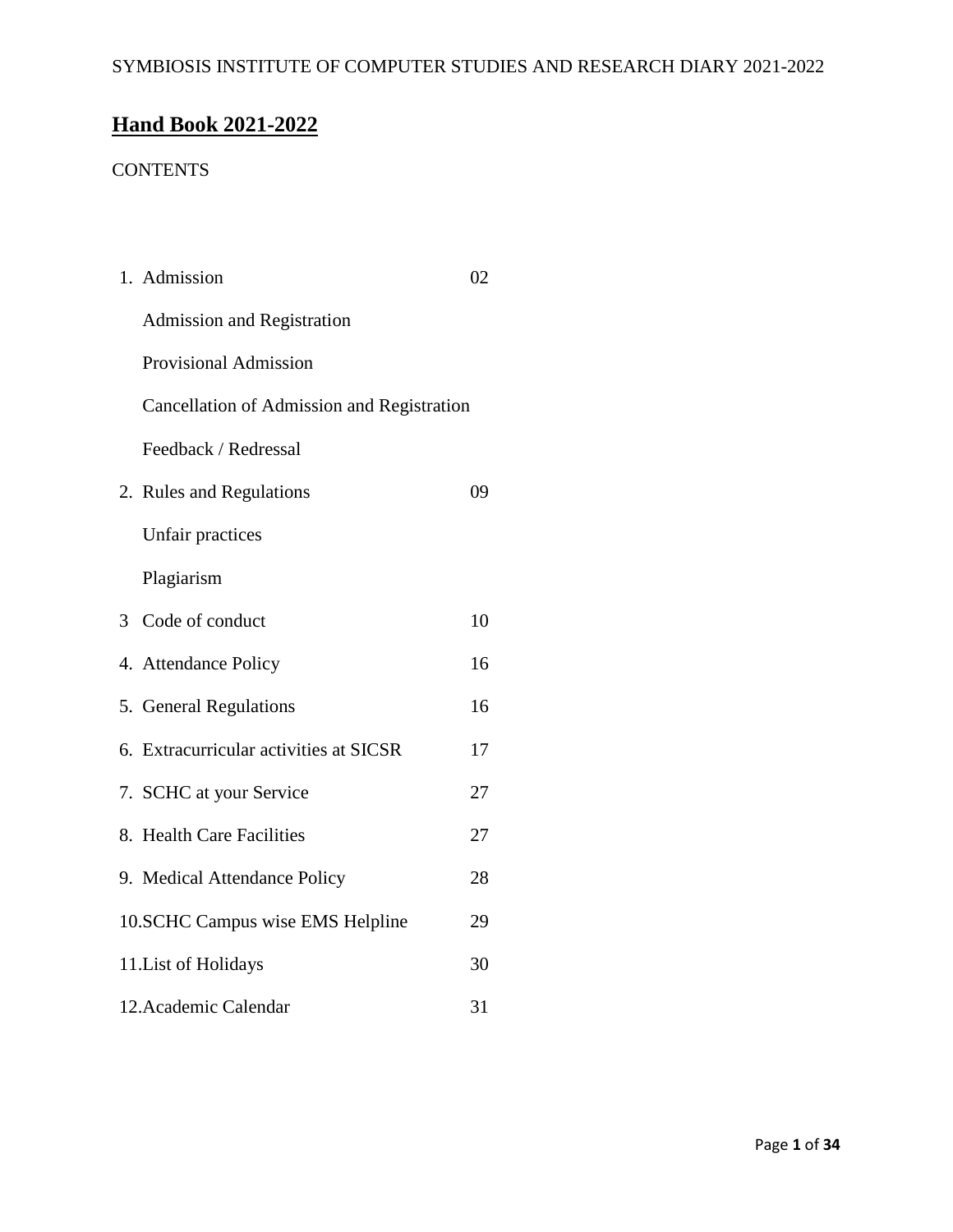### **Admission**

Admission and Registration

The selection procedure consists of following steps:

- 1. Register online a[t www.snaptest.org](http://www.snaptest.org/) for Symbiosis National Aptitude Test (SNAP)
- 2. Select institute- Symbiosis Institute of Computer Studies & Research (SICSR) & your preferred postgraduate programme [MBA(IT), MSc(CA) & MSc(SS)] at SICSR
- 3. Pay Rs. 1750 for SNAP registration and Rs. 1000 for Institute selection (SICSR)/ programme selection, through any one mode of payment specified at [www.snaptest.org](http://www.snaptest.org/)
- 4. Appear for Symbiosis National Aptitude Test (SNAP) on Sunday, 16th December 2018
- 5. Appear for Group Discussion Personal Interview & Writing Ability Test (GD-PIWAT) at centers as per dates mentioned on [www.sicsr.ac.in](https://www.sicsr.ac.in/)
- 6. Display of Merit list on [www.sicsr.ac.in](https://www.sicsr.ac.in/) on 20th February 2019

The distribution of marks for the selection procedure will be as follows:

- 1. SNAP Test: 50 Marks [SNAP Score of 150 will be scaled down to 50]
- 2. Group Exercise: 10 Marks
- 3. Personal Interaction: 30 Marks
- 4. Writing Ability Test: 10 Marks

Medium language of instruction: **English**

### **PG PROGRAMME ELIGIBILITY CRITERIA**

MBA (IT), MSc. CA & Graduate in any discipline of any statutory university with minimum MSc-SS of 50% marks. (45% for SC / ST).

## **RESERVATIONS**

#### **For all SICSR Post-graduate programmes:**

- 1. **SC:** Scheduled Caste: (15% of intake capacity)
- 2. **ST:** Scheduled Tribe: (7.5% of intake capacity) (SC/ST candidates are required to attach a copy of the caste certificate attested by a competent authority.)
- 3. **DA:** Differently Abled: (3% of intake capacity) The seats will be allotted as per the guidelines given in "Persons with Disabilities Act, 1995 (Sec 39)"
- 4. **Children / Wards of Defence personnel:**: ( Only for MBA-IT Programme ) (5% of intake capacity),

The term Defence Personnel would mean only those serving / retired Defence personnel from Army, Navy, Air Force. Retired defence personnel are those who fall in the category of ex-servicemen as laid down in Ministry of Defence letter no 36035/5/85- Estt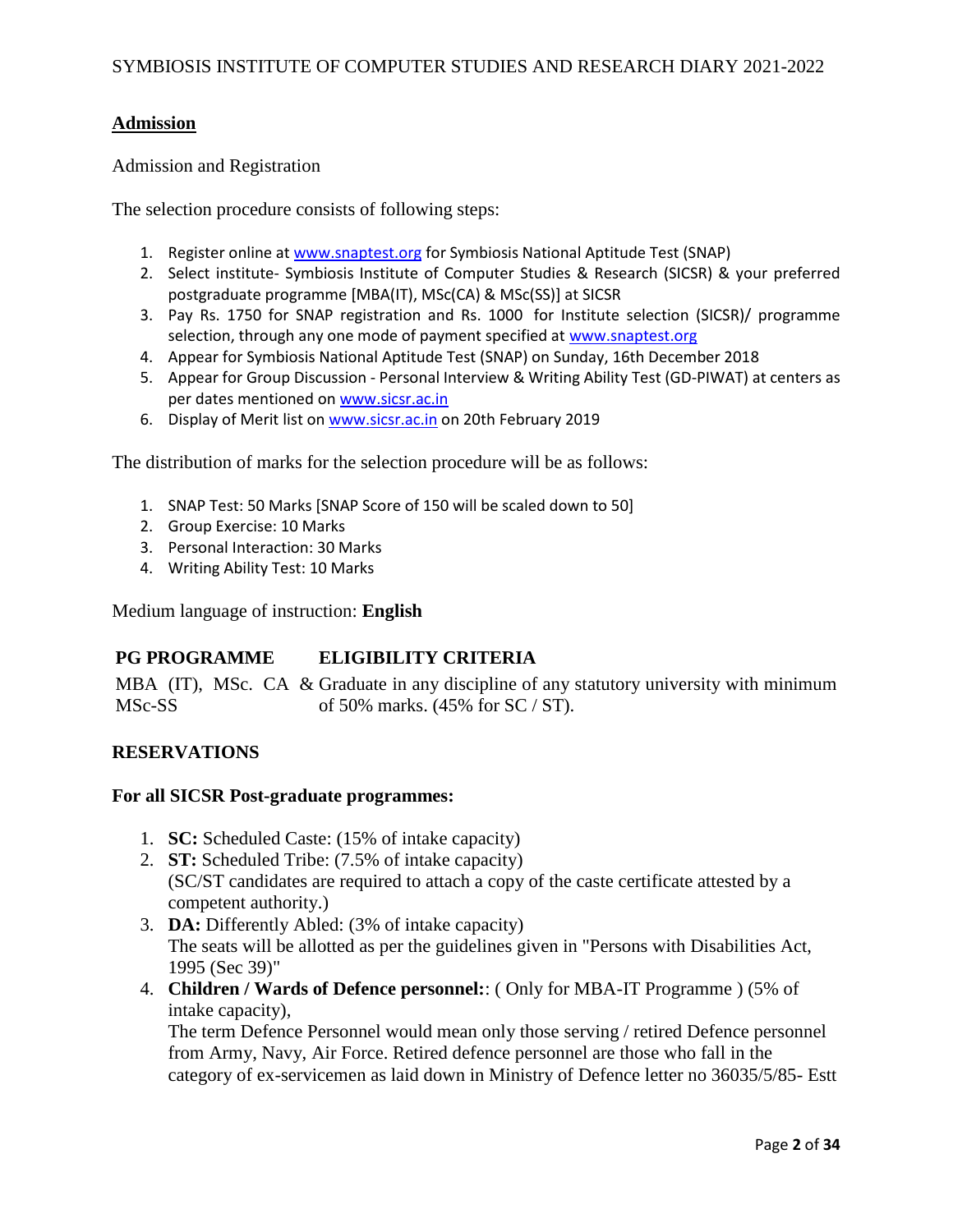(SCT) dated 14 April 1987. It includes children of defence personnel who died while in service or after retirement.

#### **Over and above intake capacity:**

**K:** Kashmiri Migrants (2 seats per programme) (Kashmiri Migrant students will be admitted only if they submit the certificate issued by the Relief Commissioner of Jammu & Kashmir state.)

#### **Quota for International Students:**

**K:** International Students: (15% per programme) (Admission to the International students is as per the rules of SIU. All admissions to International students will be done through the International students cell. Please refer to the section "For International Students" on the website.)

#### **Admission Rules**

Every student of this institute shall abide by the rules of this institute, which may be updated from time to time. Admissions are subject to eligibility clearance from the University and will be confirmed only after payment of prescribed fees. Admissions will be cancelled in case of:

- 1. Not submitting the required documents in time. Submission of fake or incorrect documents.
- 2. Failing to fulfill required eligibility criteria of the respective programme
- 3. Admissions sought by fraudulent means. Students carrying any backlog in the qualifying examination

For the subsequent years, students are required to register again as per the schedule declared from time to time by paying the prescribed fees for that year. In case of failure to pay the prescribed fees before the stipulated date a late fee of Rs. 200/- per week will be charged

### **Rules regarding payment of fees**

The students are required to pay the fees on or before the stipulated date. Late payment of fees is allowed in genuine cases only. In such cases the student has to submit written application to the Director and, on approval, has to pay the fees with a fine of Rs. 200/- per week. After paying the fees and securing the admission if the student does not report to the SICSR office within a month from commencement of classes, his/her admission will stand cancelled and fees will be refunded as per the Refund Rules.

## **Refund Rules**

**A) RULES FOR REFUND OF FEES (ACADEMIC AND NON-TUITION INCLUDING HOSTEL AND MESS):If a student applies to withdraw/ cancel his/ her admission from the programme of study in which he/ she is enrolled, the Constituent Institution concerned shall follow the following four-tier system for the refund of fees remitted by the student.**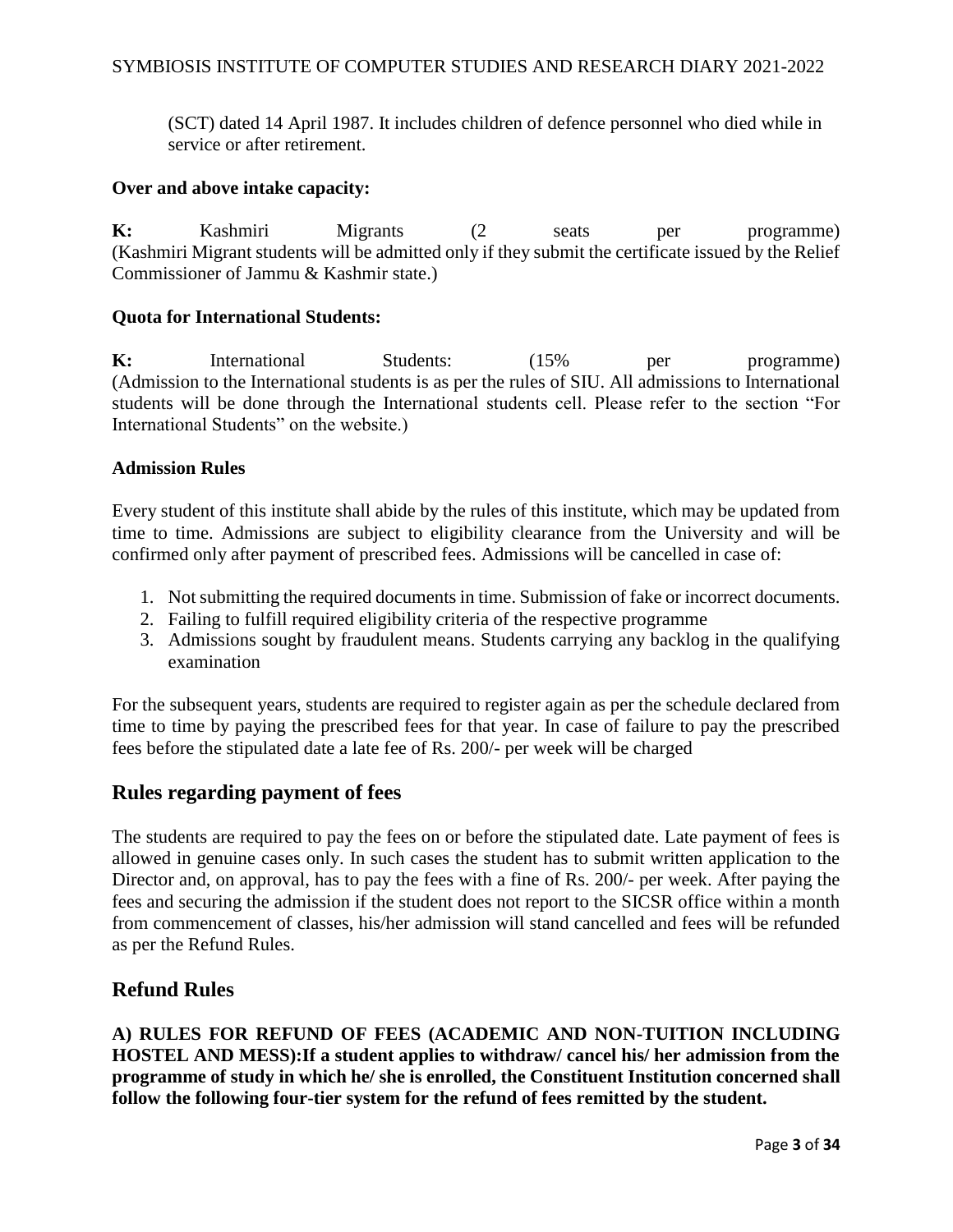| Sr.<br>No. | Point<br>of<br>time<br>the<br>student<br>when<br>withdrawal/<br>applied<br>for<br>has<br>cancellation of admission | Percentage of<br>Aggregate fees *<br><b>of</b><br><b>Refund</b> |
|------------|--------------------------------------------------------------------------------------------------------------------|-----------------------------------------------------------------|
|            | 15 days before the formally notified last date of admission                                                        | 90% (After deducting processing)<br>charges of $10\%$ )         |
| 2          | Not more than 15 days after the formally notified last date<br>of admission                                        | 80%                                                             |
| 3          | More than 15 days but less than 30 days after formally $ 50\% $                                                    |                                                                 |
|            | More than 30 days after formally notified last date of $ 00\% $<br>admission                                       |                                                                 |

### **B) If admissions is cancelled after the commencement of the course**

## **\*(Inclusive of course fees and non-tuition fees but exclusive of caution money)**

## **Important Admission Rule**

Last date for admission: All admissions will be closed after one month from the start of the programme. Admissions after this last date will be done only with the prior permission of the Vice-Chancellor.

## **No Capitation is charged for Admission to any Programme at any Institute of Symbiosis**

Symbiosis prides itself as an institution, which does not believe in the practice of capitation fees as a policy. No donation or capitation fee is required to be paid for admission.

## **Admissions of all International Students are done through The International Office of Symbiosis**

To check if you are an international student, refer to the categories listed below:

## **Categories under International Students Admissions:**

Undergraduate Level:

As an international student, you are eligible to apply as a Foreign National (FN ) if you hold a Foreign Passport and have secured a minimum of 50% in your 10+2 examination.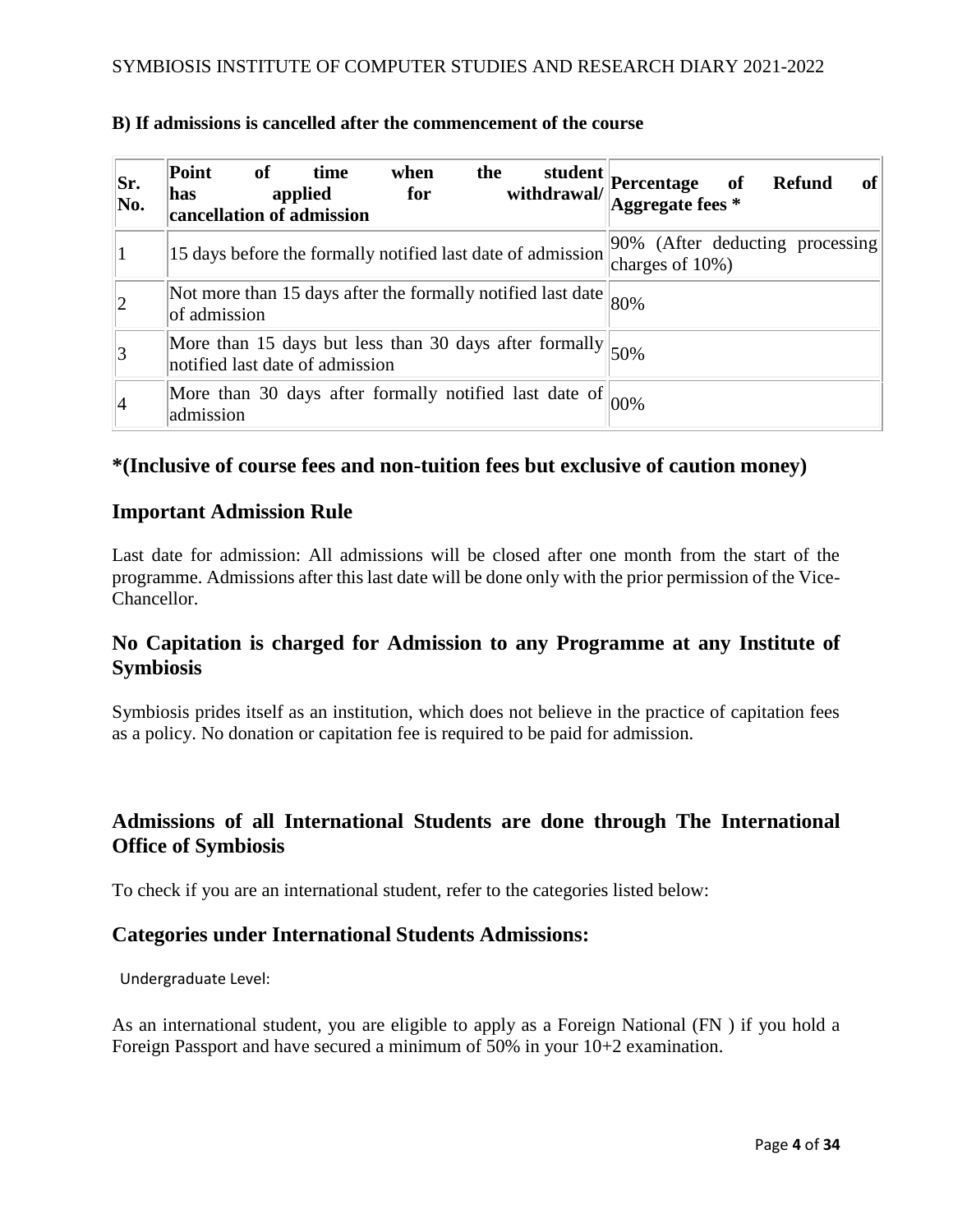As an international student, you are eligible to apply as a Person of Indian Origin (PIO ) if you have a PIO card, and are a citizen of a country other than India; and have secured a minimum of 50% in your 10+2 examination.

As an international student, you are eligible to apply as a Non Residential Indian ( NRI ) if you have appeared for your last qualifying exam (equivalent to Indian 10+2) outside India.

## **Postgraduate Level:**

As an international student, you are eligible to apply as a Foreign National ( FN ) if you hold a Foreign Passport.

As an international student, you are eligible to apply as a Person of Indian Origin ( PIO ) if you have a PIO card, and are a citizen of a country other than India.

As an international student, you are eligible to apply as a Non Residential Indian ( NRI ) if you have appeared for your  $10+2$  examination outside India, and have appeared for your graduation either in India or outside India.

**NOTE:** It is mandatory for Post Graduate students, who fall in the NRI Category and have appeared for their graduation in India, to appear for the SNAP Test.

If you fall into any of the these categories and wish to apply to Symbiosis Institute, kindly contact:

**Symbiosis Center for International Education (SCIE) Symbiosis Society Senapati Bapat Road, Pune - 411004 Maharashtra, India Tel: +91-(020)-25671905 Fax: +91-(020)-25673854 Email: [intadmissions@symbiosis.ac.in](mailto:intadmissions@symbiosis.ac.in) URL: [www.scie.ac.in](http://www.scie.ac.in/)**

### **UG Admission Procedure**

### **Application Procedure:**

For seeking admission to the Symbiosis Institute of Computer Studies & Research,Pune students should adopt and complete the following procedure: -

**Step 1:** Entrance Test Procedures for SET

- The applicant must register online for Symbiosis Entrance Test (SET) Examination, 2018. For more details please visit: [www.set-test.org](https://www.set-test.org/)
- For mode of payment, please visit: [www.set-test.org](https://www.set-test.org/) Applicant shall receive the prospectus from Symbiosis International University, Pune only.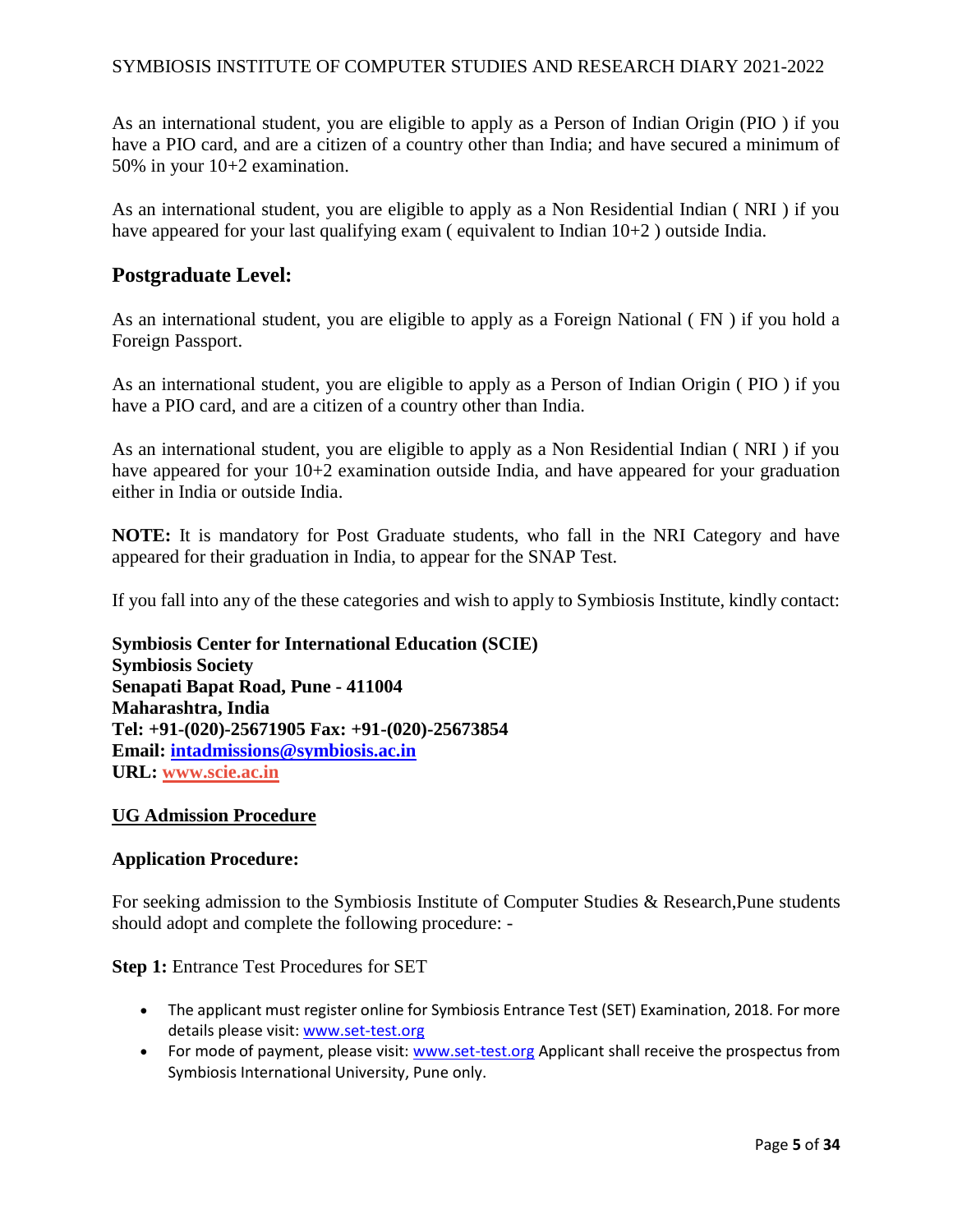**Step 2:** To apply to Symbiosis Institute of Computer Studies & Research (SICSR)

- While registering for SET, applicant has to also apply for SICSR in the same application form. A fee of Rs. 1000/- is to be paid for registration for SICSR. This is mandatory condition, without which applicant will not be considered for short-listing for the PI-WAT (Personal Interview and Writing Ability Test) process.
- The payment for this can be made online by credit card, Net Banking, Axis Bank pay in slip along with the payment of SET registration OR by forwarding a Demand Draft in favour of Symbiosis Institute of Computer Studies & Research payable at Pune, to the Institute OR by paying through credit card at the time of online application to the institute OR through Net Banking (account details are available on the Application form).
- In case payment is made by Demand Draft, please mention your name and the SET ID number on the back of the Demand Draft and send it by speed post (EMS)/Registered AD.
- Please ensure that payment of Rs. 1000/- for application for SICSR is made separately. Without this payment, application shall not be considered. The last date for payment for SICSR is 14th May, 2019.

## **Eligibility Criteria**

XII pass from any stream OR government diploma in Engineering and Technology with minimum 50% marks (For SC/ST: 45%)

Intake for BBA (IT): 120 students Intake for BCA: 180 students

### **RESERVATIONS**

#### **For all SICSR Under graduate programmes:**

- 1. **SC:** Scheduled Caste: (15% of intake capacity)
- 2. **ST:** Scheduled Tribe: (7.5% of intake capacity) (SC/ST candidates are required to attach a copy of the caste certificate attested by a competent authority.)
- 3. **DA:** Differently Abled: (3% of intake capacity) The seats will be allotted as per the guidelines given in "Persons with Disabilities Act, 1995 (Sec 39)"
- 4. **Children / Wards of Defence personnel:**: (5% of intake capacity) The term Defence Personnel would mean only those serving / retired Defence personnel from Army, Navy, Air Force. Retired defence personnel are those who fall in the category of ex-servicemen as laid down in Ministry of Defence letter no 36035/5/85- Estt (SCT) dated 14 April 1987. It includes children of defence personnel who died while in service or after retirement.

#### **Over and above intake capacity:**

**K:** Kashmiri Migrants (2 seats per programme) (Kashmiri Migrant students will be admitted only if they submit the certificate issued by the Relief Commissioner of Jammu & Kashmir state.)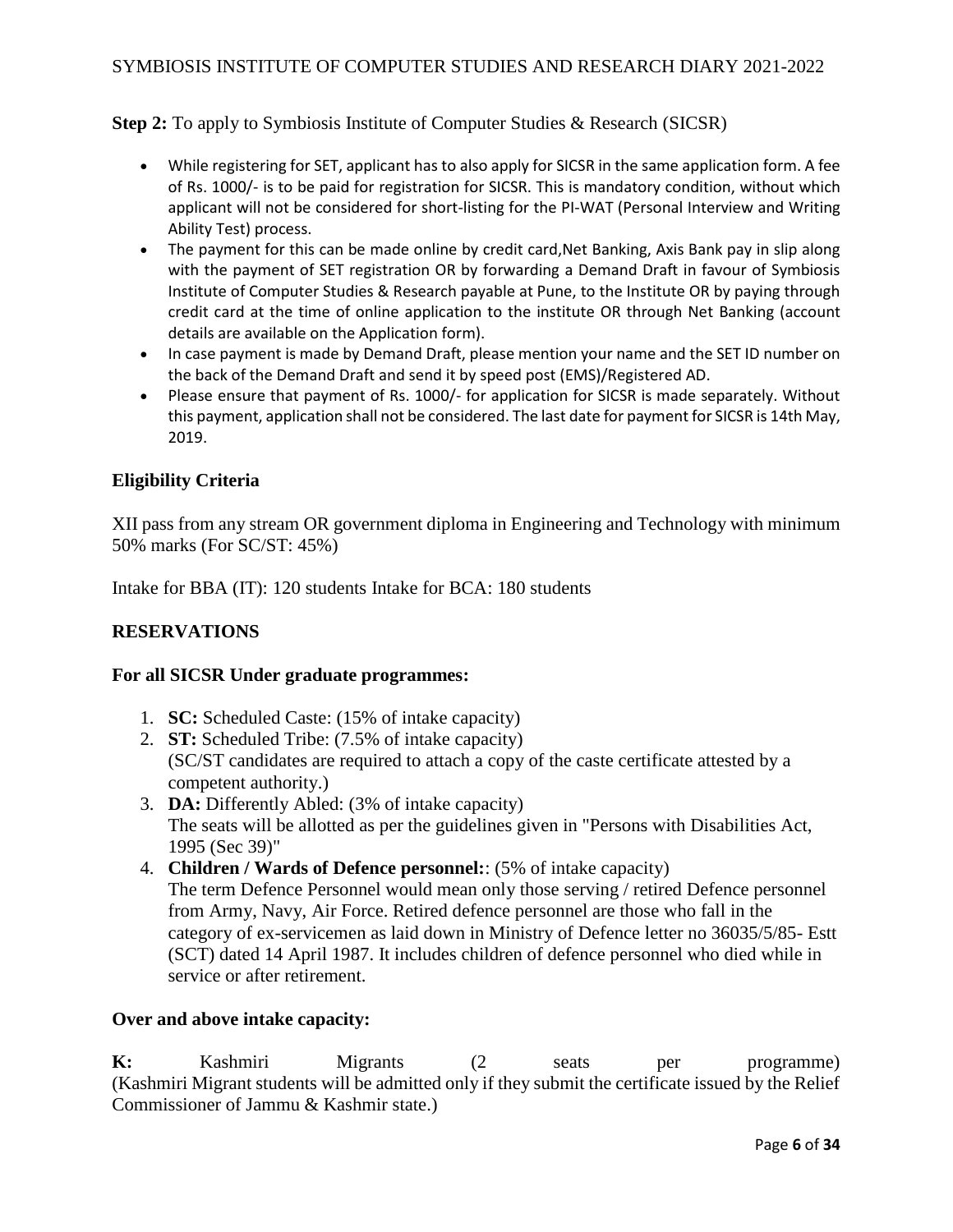## **Quota for International Students:**

**K:** International Students:  $(15\%$  per programme) (Admission to the International students is as per the rules of SIU. All admissions to International students will be done through the International students cell. Please refer to the section "For International Students" on the website.)

a.Eligibility criteria are defined and promulgated as per University stipulations on which admission to a programme at SICSR is based. However, eligibility alone is not a guarantee for admission.

b.A candidate's admission to a programme is not transferable to any other person or another p r o g r a m m e if not applied for another programmes.

c.Students seeking admission have to pay applicable fees (non-refundable except as stipulated) and clear the initial payment within specific time limits for registration for the batch.

d.Admission and Registration at SICSR is as per applicable University rules and the discretion of the management. All decisions on the matter will be final and binding by the management.

e.Admission will be confirmed only after payment of prescribed fees and fulfilling eligibility criteria.

f.Admissions will be cancelled in case of:

1.Not submitting the required documents in time.

2.Submission of fake or incorrect documents

3.Failing to fulfill required eligibility criteria of the respective programme

Note: It is the responsibility of the candidates to ascertain whether they possess the requisite qualifications for admission. Having been admitted provisionally does not mean acceptance of eligibility. Final eligibility of admission will be decided by SYMBIOSIS INTERNATIONAL UNIVERSITY (SIU).

Students are provisionally admitted to the full time programmes of SICSR where

admission and registration is subject to the submission of original documents of Migration

Certificate and Transfer/Leaving Certificate, photocopies of XII Standard Mark sheets, a l l semester mark sheets, passing certificate, and if applicable, Gap Certificate/Affidavit for name change/Caste/Category Certificate(SC/ST/J&K/Defence/PH) at time of joining college. (Eligibility will be as per University stipulations).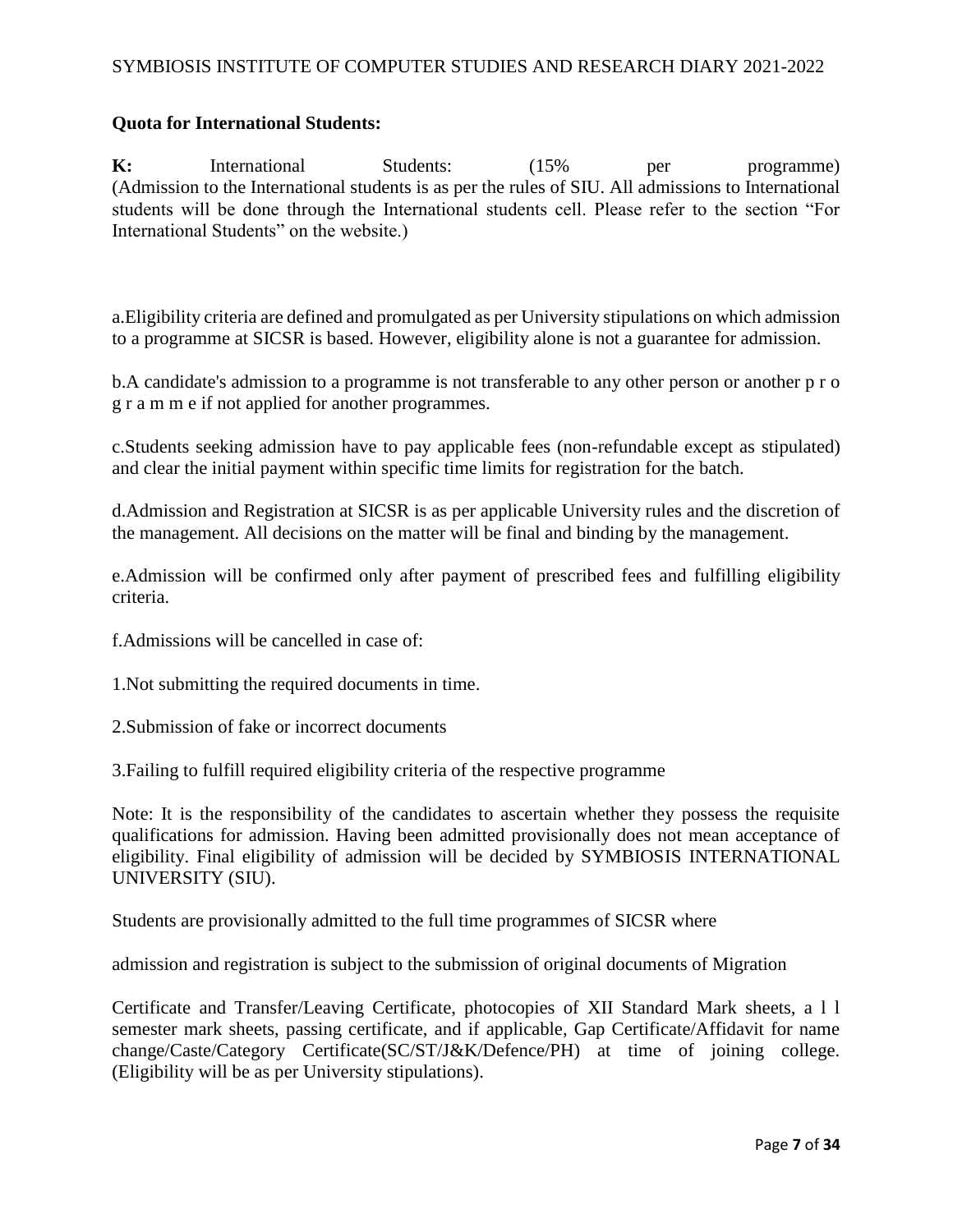4.Students whose XII standard results have not been declared at the time of admission are

provisionally admittedto the B.B.A.(IT) / BCA programme subject to their submission of proof of clearing the eligibility criteria for admission as above, onorbeforethe stipulated date of the year of admission, failing which their admission stands automatically

withdrawn.

5.Students whose graduation results have not been declared at the time of admission are provisionally admitted to the M.B.A.(IT) / M.Sc.(CA) programme of SICSR subject to their submission of proof of clearing the eligibility criteria for admission as above, on or before the stipulated date of the year of admission, failing which their admission stands automatically withdrawn.

6.Mark-sheets, degree/diploma certificates will be physically checked and verified. .

Note: It is the responsibility of the candidates to ascertain whether they possess the requisite qualifications for admission. Having been admitted provisionally does not mean acceptance of eligibility. Final eligibility of admission will be decided by SYMBIOSIS INTERNATIONAL (DEEMED UNIVERSITY) (SIDU).

#### **Cancellation of Admission and Registration**

#### **Notification of Withdrawal**

A student who decides to withdraw from his/her programme of study must apply online through Finance portal. The student must return his/her identity card to the programme coordinator and student challan copy to admission department.

A student's admission may also be cancelled due to non-adherence to norms of discipline promulgated by the College.

A student continually failing to display interest in the conduct of the education provided and the allied processes in spite of reminders may have his/her admission cancelled.

#### **Feedback/Redressal**

SICSR actively and continuously seeks, appreciates and acts upon feedback from students about its services in order to improve the quality of services provided to them. Students are free to approach their programme in charge or any SICSR faculty/staff member with queries/issues for assistance and guidance. Batch meetings are a suitable forum for the purpose. A suggestion box is also provided.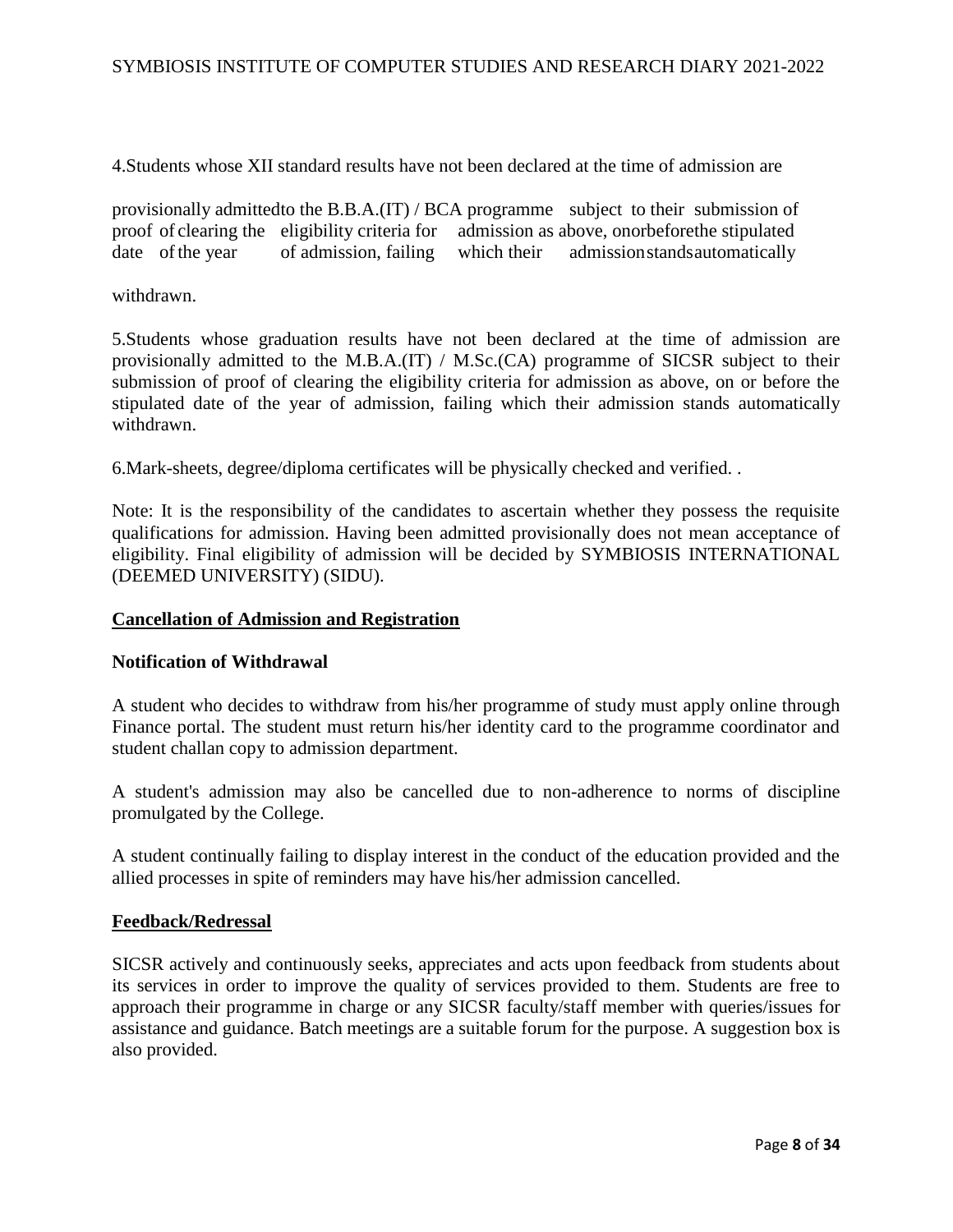Student's feedback on the conduct and coverage of programme is sought by obtaining a formal feedback every semester during conduct of the programme. In exceptional cases, depending upon the situation, students may seek formal redressal of any grievance relating to their position as students. Complainants should always attempt to resolve complaints informally before moving to the use of the formal complaint procedure.

#### **Rules and Regulations**

#### **Academic Regulations**

#### **Unfair practices**

Students are prohibited from resorting to unfair practices at SICSR examinations, tests or other evaluated components. The following events (inclusive but not exhaustive) would be considered as having resorted to unfair practice(s) during examinations / tests:

1.Carrying any material to the examination hall in any manner, talking to other students, copying from others, or allowing others to copy from one's paper, taking or giving any kind of assistance, communicating with a person in or outside the examination hall, using cellular phones or resorting to any other means to provide/obtain unfair advantage. If students are found to be resorting to unfair practices ,copying material , submitting for evaluation as his/her own, behaving in an undisciplined manner or causing nuisance or disturbance to other students then they will be liable to disciplinary action forthwith and can be awarded a fail mark.

2.Use of unfair means would lead to red-listing or cancellation of registration for the programme/striking his/her name off the rolls or any other academic action on the basis of the report submitted by the invigilator and the Controller of Examinations to the management about use of unfair means to SICSR.

3.Late entry for examination will invite provisions of above penalty.

4.University stipulations in this regard are binding on all.

#### **Plagiarism**

SICSR defines plagiarism as "the substantial unacknowledged incorporation in a student's work of material derived from the work (published or unpublished) of another". Plagiarism is an unethical practice and you must not adopt it.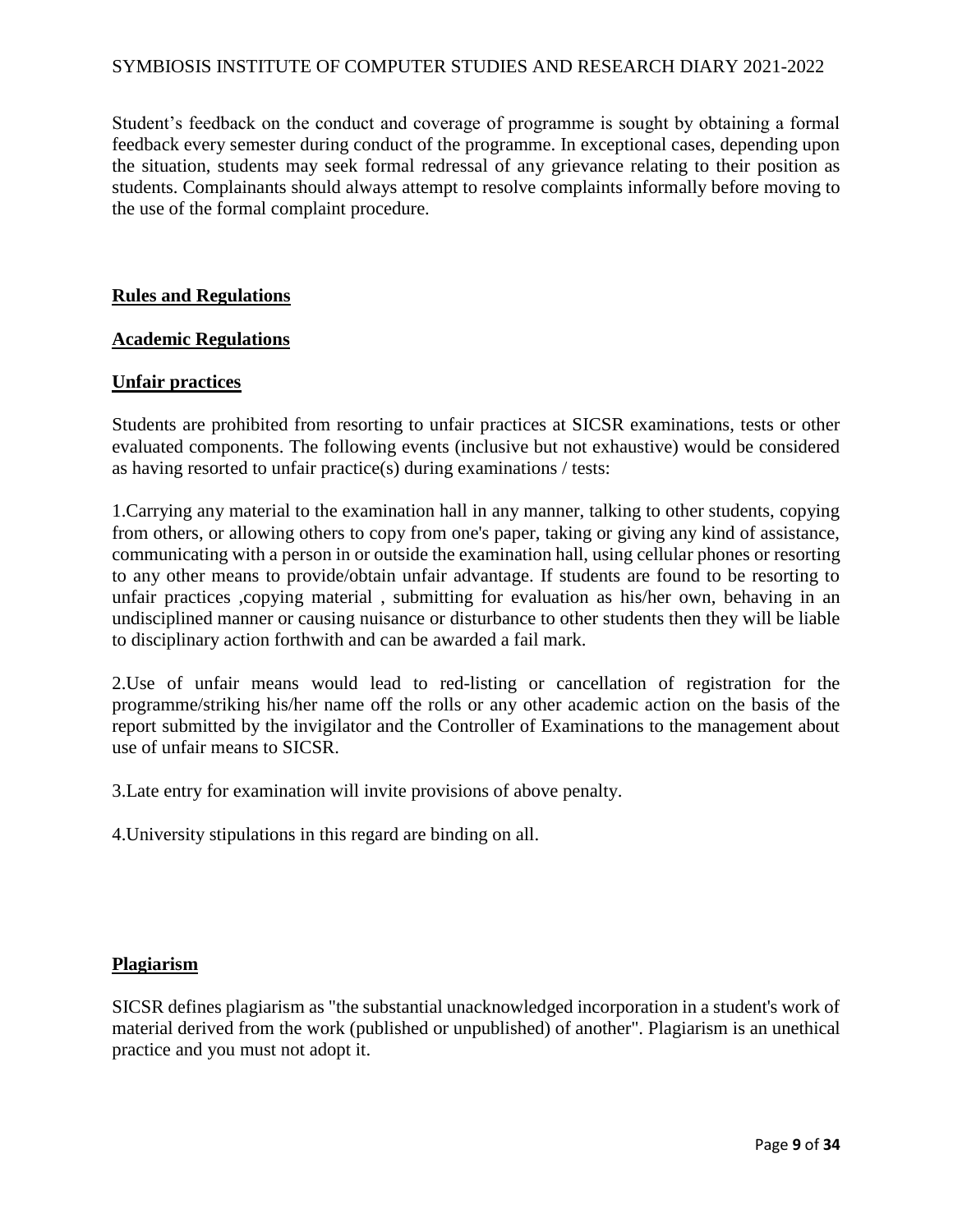It is expected that you will make reference to other people's work when preparing your assignments and your dissertation. This does not, however, mean that you should simply use their words. If you are reporting other people's thoughts, you should paraphrase, summarize and synthesize. You may quote, but quotation must be short and must be indicated by quotation marks at the beginning and the end. Awarding a fail mark for the assignment concerned can punish plagiarism.

#### **Code of Conduct**

#### SYMBIOSIS INTERNATIONAL (DEEMED UNIVERSITY)

#### Article 1: Preamble

The student code of conduct [Code] is established to foster and protect the core missions of the Symbiosis International University, Pune [University], to foster the scholarly and civic development of the University's students in a safe and secure learning environment, and to protect the people, properties and processes that support the University and its missions. However, the establishment and maintenance of a community where there is freedom to teach and to learn is dependent on maintaining an appropriate sense of order that allows for the pursuit of these objectives in an environment that is both safe and free of invidious disruption. Rules and regulations are necessary to mark the boundaries of this needed order.

#### Article 2: Applicability

The Code is applicable to all students, which includes all persons taking programmes at various constituent institutes of the University, either full time or part-time, pursuing undergraduate, graduate, professional studies. Persons who withdraw after allegedly violating the Code, who are not officially enrolled for a particular semester or term, but have a continuing relationship with the University, or who have been notified of their acceptance for admission are considered as "students". The Code applies to all locationsof the University.

#### Article 3: Jurisdiction

The Code applies to the on-campus conduct of all students at all the location / campus of the University. The code also applies to the off-campus conduct of students in direct connection with: A. Academic course requirements or any credit-bearing experiences, such as internships, field trips, study abroad / student exchange; B. Any activity supporting pursuit of a degree, such as research at another institution or a professional practice assignment; C. Any activity sponsored, conducted, or authorized by the university or by registered student organizations; Notification No. SI(DU)/28/293 Page 3 of 7 D. Any activity that causes substantial destruction of property belonging to the university or members of the university community or causes serious harm to the health or safety of members of the university community; or E. Any activity in which a police report has been filed, a summons or indictment has been issued, or an arrest has occurred for any act or omission. Students continue to be subject to the laws of the land while at the university, and violations of those laws may also constitute violations of the code. In such instances, the university may proceed with university disciplinary action under the code independently of any criminal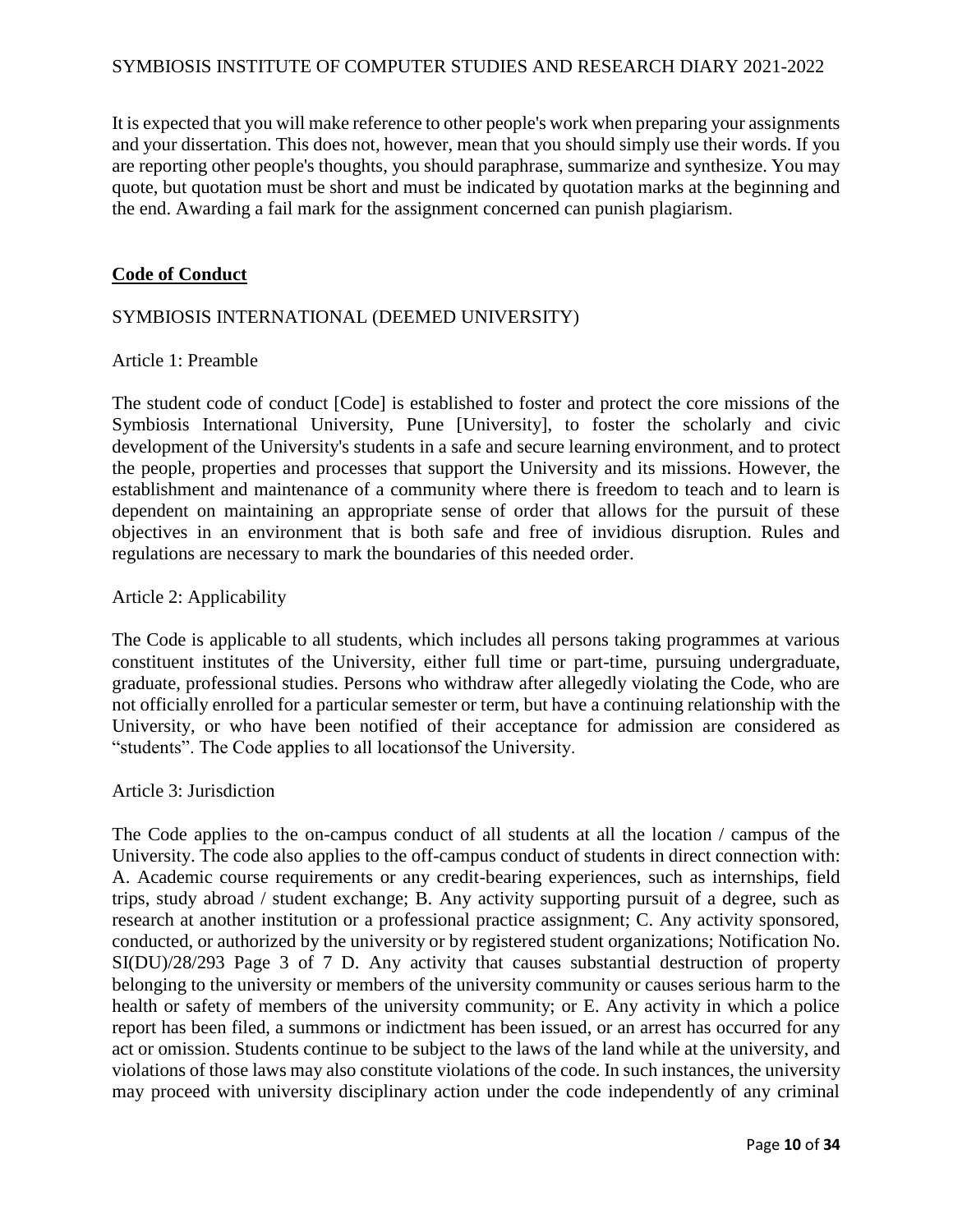proceeding involving the same conduct and may impose sanctions for violation of the code even if such criminal proceeding is not yet resolved.

Article 4: Responsibilities of Students

Students are members of the University community and citizens of the state. As citizens, students are responsible to the community of which they are a part, and, as students, they are responsible to the

academic community of the University. Admission to the university carries with it the presumption that students will conduct themselves as responsible members of the academic community. As a condition of enrollment, all students assume responsibility to observe standards of conduct that will contribute to the pursuit of academic goals and to the welfare of the academic community. They are expected to practice high standards of academic and professional honesty and integrity and also to respect the rights, privileges, and property of other members of the academic community and the Society. They should refrain from any conduct that would interfere with university functions or endanger the health, welfare, or safety of other persons. As a citizen of State, a student should not discriminate on the basis of race, color, creed, age, religion, gender, national or ethnic origin, marital status, sexual preference, physical disability, or any other legally protected status. They should at all times conduct themselves in a manner, which is not prejudicial to any law of the land. Their conduct should aim to achieve the meaning, mandate and manifestation as enshrined inthe Constitution of India.

Article 5: Disciplinary Misconduct

Any student found to have committed or to have attempted to commit the following misconduct is subject to appropriate disciplinary action under this Code. The instances of misconduct are not to be interpreted as all–inclusive of situations in which disciplinary action will be invoked. These instances are illustrative, and the University reserves the right to take disciplinary action in appropriate circumstances not set out in this article. Notification No. SI(DU)/28/293 Page 4 of 7 The illustrative list of misconduct is as follows (Not exhaustive) :

DMC 1: Academic Misconduct: Academic Misconduct means plagiarizing; cheating on assignments or examinations. DMC 1[a]: Cheating: The act of obtaining or attempting to obtain credit for work by use of dishonest, deceptive, or fraudulent means.

DMC 1[b]: Plagiarism: The act of taking ideas, words, or specific substances of another and offering them as one's own.

DMC 2: Disruptive Conduct - Conduct that intentionally and substantially obstructs or disrupts teaching or freedom of movement or other lawful activities on university premises or in connection with any university-sponsored event or activity;

DMC 3: Discrimination - Engaging in verbal or physical behavior directed at an individual or group based on origin, race, creed, gender, religious beliefs, or sexual orientation that, according to a person of reasonable sensibilities, is likely to create an intimidating or demeaning environment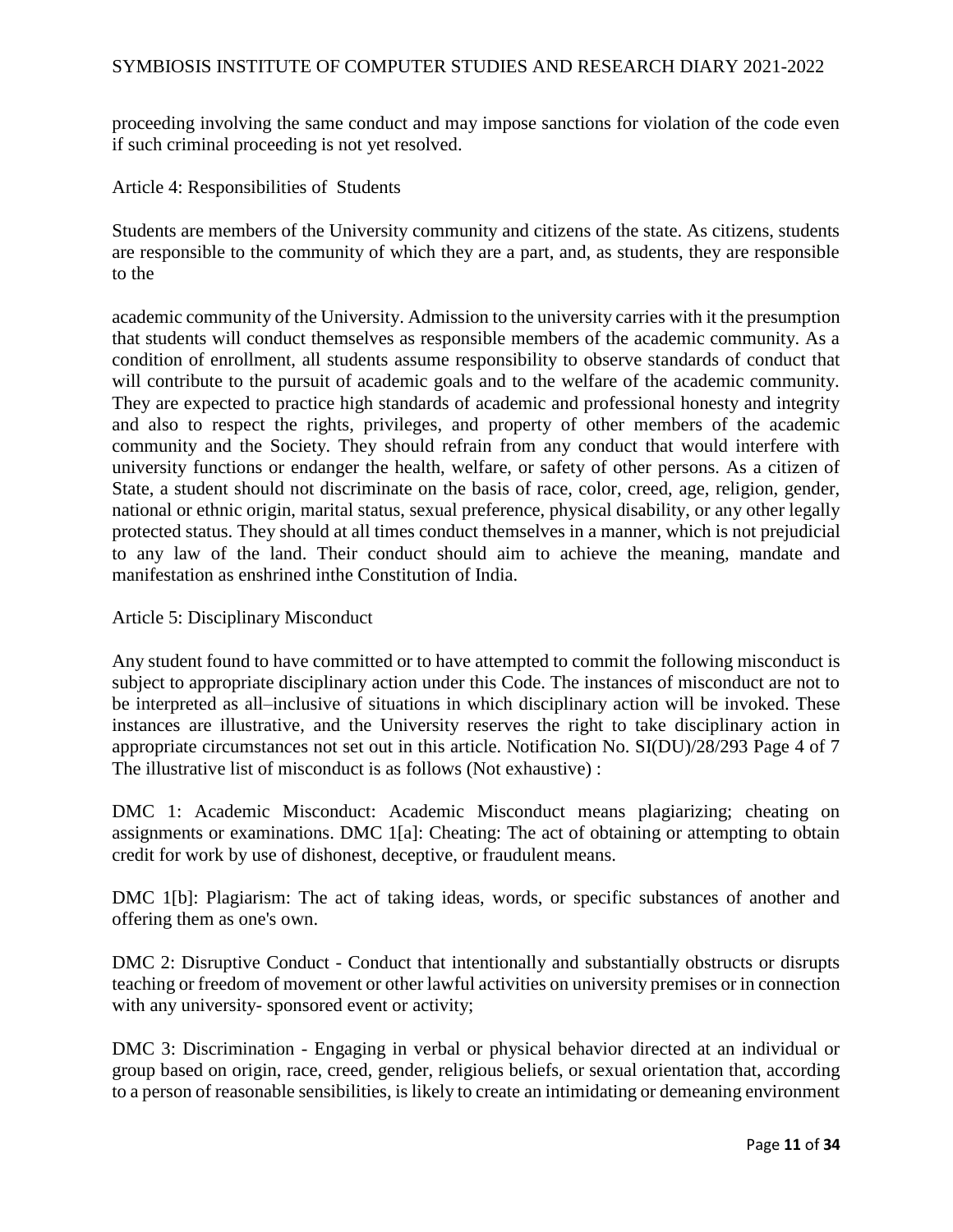that impedes the access of other students, faculty and staff to the educational benefits available to them. It also includes wearing articles of clothing with derogatory, racist, discriminatory, patently offensive, profane, sexually explicit, or graphic messages either in words or pictures, which demonstrate bias or discrimination against any individual or group within the University.

DMC. 4: Falsification - Falsification means willfully providing University offices or officials with false, misleading, or incomplete information; forging or altering official University records or documents or conspiring with or inducing others to forge or alter University records or documents.

DMC 5: Refusal to Identify - Refusal to identify or falsely identifying one's self when requested by an authorized University official.

DMC 6: Illegal or Unauthorized Possession or Use of Weapons - Illegal or unauthorized possession or use of weapons means possessing or using weapons or articles or substances usable as weapons, including, but not limited to, firearms, incendiary devices, explosives, and dangerous biological or chemical agents.

DMC 7: Illegal or Unauthorized Possession or Use of Drugs or Alcohol, Smoking –Symbiosis strongly supports the goals of "Drug Free Campuses". It is policy of Symbiosis that no student shall distribute, possess, or use illegal drugs, a controlled substance, on its premises. Possession of paraphernalia associated with the illegal use, possession, or manufacture of a controlled substance is also prohibited. It is also the Policy of University that smoking is prohibited in all the campuses of Symbiosis. Notification No. SI(DU)/28/293 Page 5 of 7

DMC 8: Unauthorized Access and Use - Unauthorized access means accessing without authorization University property, facilities, services, or information systems, or obtaining or providing to another person the means of such unauthorized access, including, but not limited to, using or providing without authorization keys, access cards, or access codes.

DMC 9: Act of Violence, Threatening, Harassing, or Assaultive Conduct - Act of Violence, Threatening, harassing, or assaultive conduct means engaging in conduct that has caused injury to other residents of the campus, endangers or threatens to endanger the health, safety, or welfare of another person, including, but not limited to, threatening, harassing, or assaultive behavior.

DMC 10: Theft, Property Damage, and Vandalism - Theft, property damage, and vandalism include theft or embezzlement of, damage to, destruction of, unauthorized possession of, or wrongful s le or gift of property.

DMC 11: Recording of Images without Knowledge - Using electronic or other means to make a video or photographic record of any person in a location where there is a reasonable expectation of privacy without the person's prior knowledge, when such a recording is likely to cause injury, distress, or damage to reputation. This includes, but is not limited to, taking video or photographic images in shower/locker rooms, residence hall rooms, and restrooms. The storing, sharing, and/or distributing of such unauthorized records by any means is also prohibited.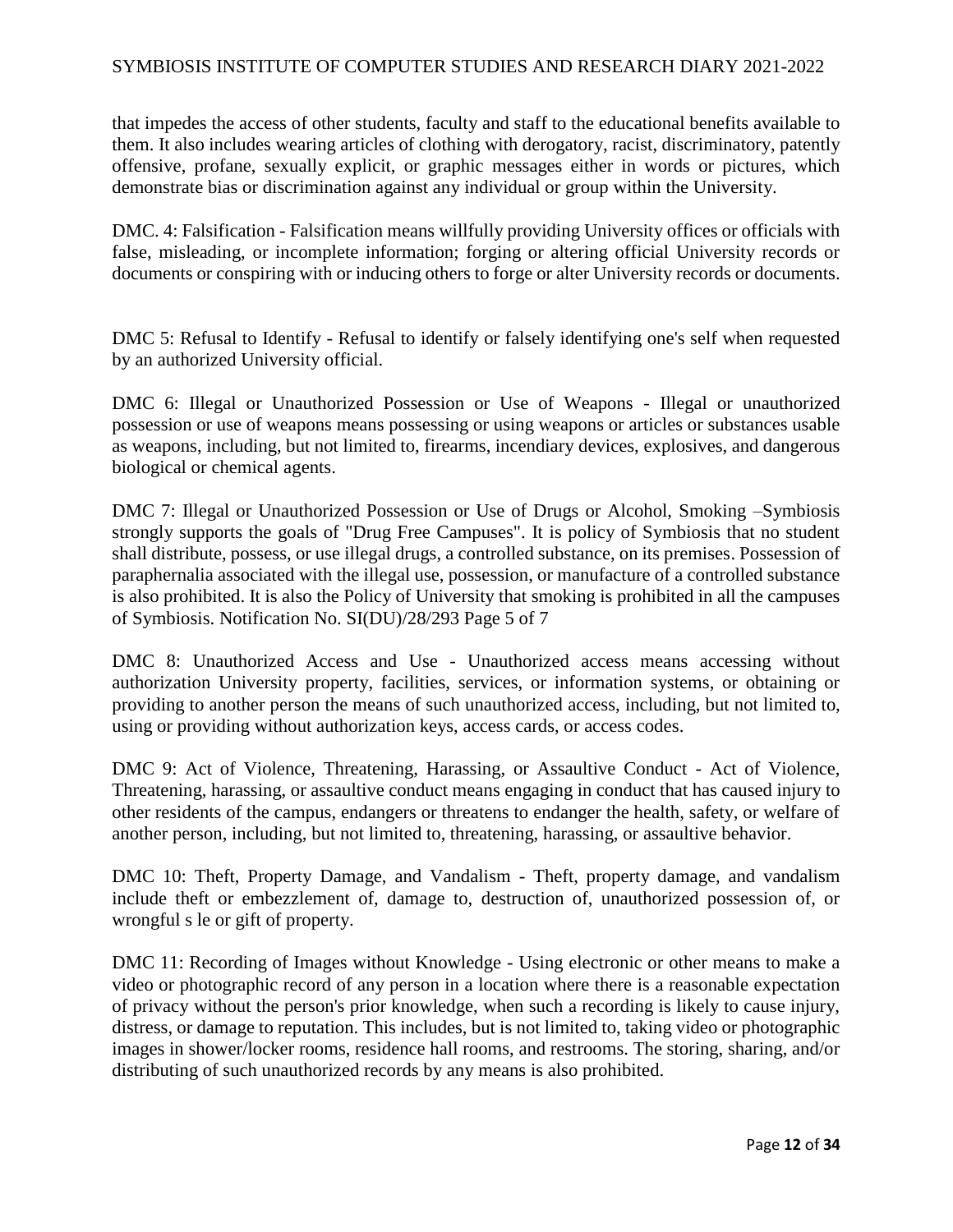DMC 12: Causing Disrepute to other students – Engaging or inciting other students to engage by any means whatsoever and performing or attempting to perform an act, which bring disrepute to other students / faculty of the University.

DMC 13: Failure to comply with university or any other authority - Failure to comply with legitimate directives of authorized university officials, law enforcement agency in the performance of their duties or violation of the terms of a disciplinary sanction.

DMC 14: Ragging – Any act which amounts to ragging in any form as defined under the Maharashtra Prohibition of Ragging Act, 1999 and also under the UGC Prohibition of Ragging Regulations, 2009.

DMC 15: Contracts - Students are prohibited from entering into verbal or written agreements or contracts that purport to bind, obligate, or create liability of any kind for University. The University will hold all such students individually liable for any financial or legal consequences or damages that may result from such unauthorized actions

DMC 16: Abuse of Electronic Communication - Using University or personal telecommunications, data communication networks for illegal or improper purposes or in violation of University regulations and policies, or related laws. Notification No. SI(DU)/28/293 Page 6 of 7

DMC 17 : Media Contact - Students are expressly prohibited from speaking on behalf of, or for, University with any media organization or publication, or from inviting the same to any University-owned or operated property, facility, or event without the express written permission of the Office of University Communications.

DMC 18: Organization and Event Registration – A Student or group of Students shall not form any organization, society or organize any event or collect any fund or subscription without the specific written permission of the University.

DMC 18: Presenting False Testimony - Knowingly making false statements regarding a disciplinary matter

before, during or after the disciplinary adjudication process. DMC 19: Violation of University rules - Violation of other published university regulations, policies, or rules, or violations of law. These university regulations, policies, or rules include, but are not limited to, those rules, which regulate dress code, which regulate submission of assignments, which regulate examinations, which prohibit the misuse of library, misuse of computing resources, miscues of laboratory, which regulate acts which amounts to sexual harassment, rules for student and hostel rules and regulations.

Article 5 (a): Grievance Cells of every institute: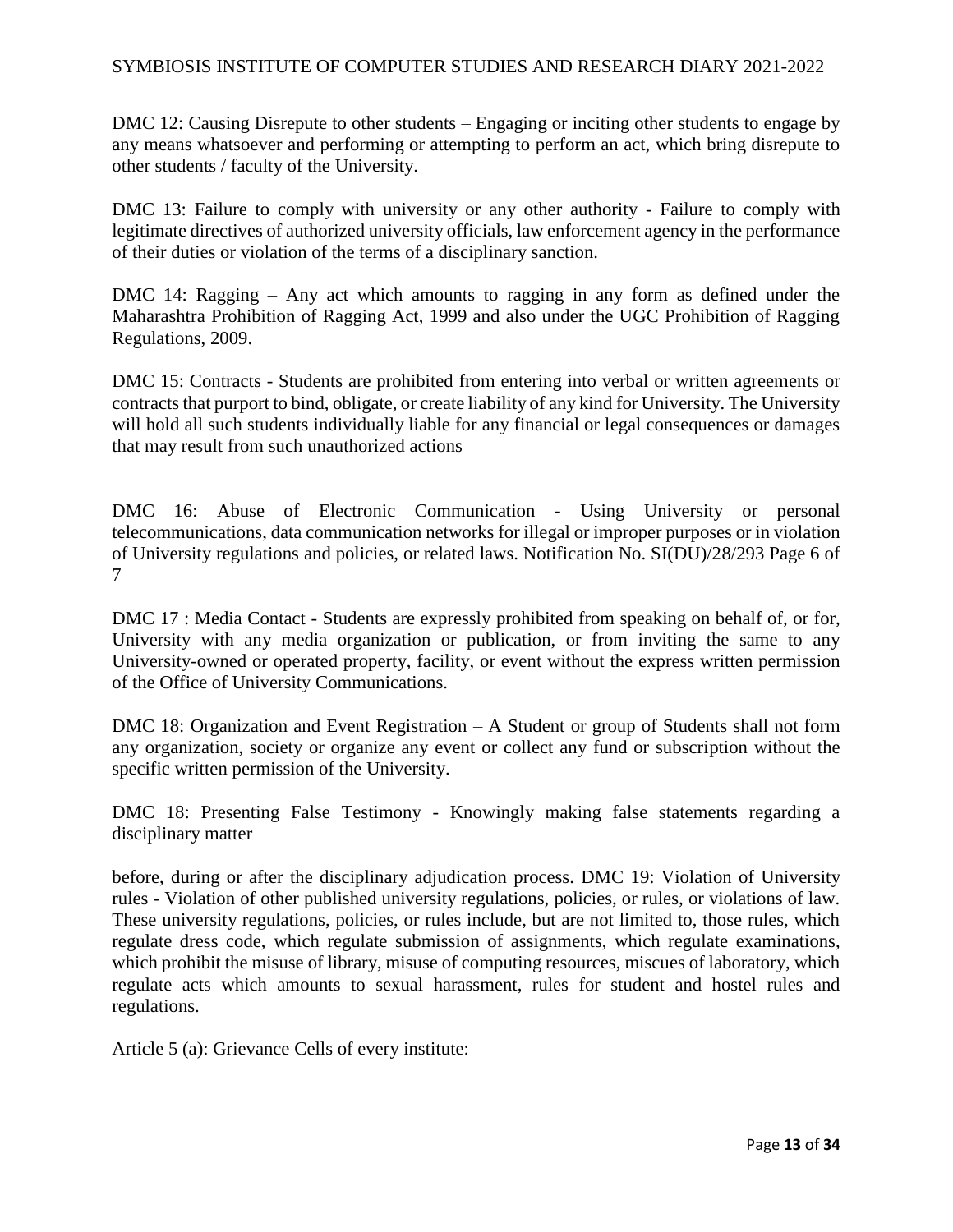Every institute shall form Grievance Committee to address grievances of students. Thestudents should be informed about the existence of such a committee, the members and the procedure of submitting grievances.

Constitutation of Grievance Committee:

i. Director/Deputy Director.

ii.Senior Faculty nominated by the Director.

iii.One member of teaching faculty who will necessarily be a female member.

iv.Registrar/ Office Superintendent. ( convener of the meetings)

Procedure:

The aggrieved student would submit in writing his/her grievance to the Registrar/ Office Superintendent.

The Registrar/ Office Superintendent would convene a meeting of members within ten days of receiving the complaint.

Where the Director is not a member of the committee, the report of the committee must be submitted to him/her within 5 working days of the meeting.

The decision taken would be communicated to the student within 3 further working days.

Further the student can appeal to the University Grievance Committee (appellate authorities) within 5 working days. Notification No. SI(DU)/28/293 Page 7 of 7

Article 6: Hearing And Appeals

Any student charged with violation of the Code shall have the opportunity to receive a fair hearing. To safeguard the rights of students, the Vice Chancellor shall ensure that there is an appeal procedure to govern the alleged violations of this policy. The appeals procedure shall provide both substantive and procedural fairness for the student alleged to have violated the Code and shall provide for resolution of cases within a reasonable period of time. ¾ Composition:

The Vice – Chancellor-Chairman

The Associate Dean-SIRI

The Associate Dean - Student affairs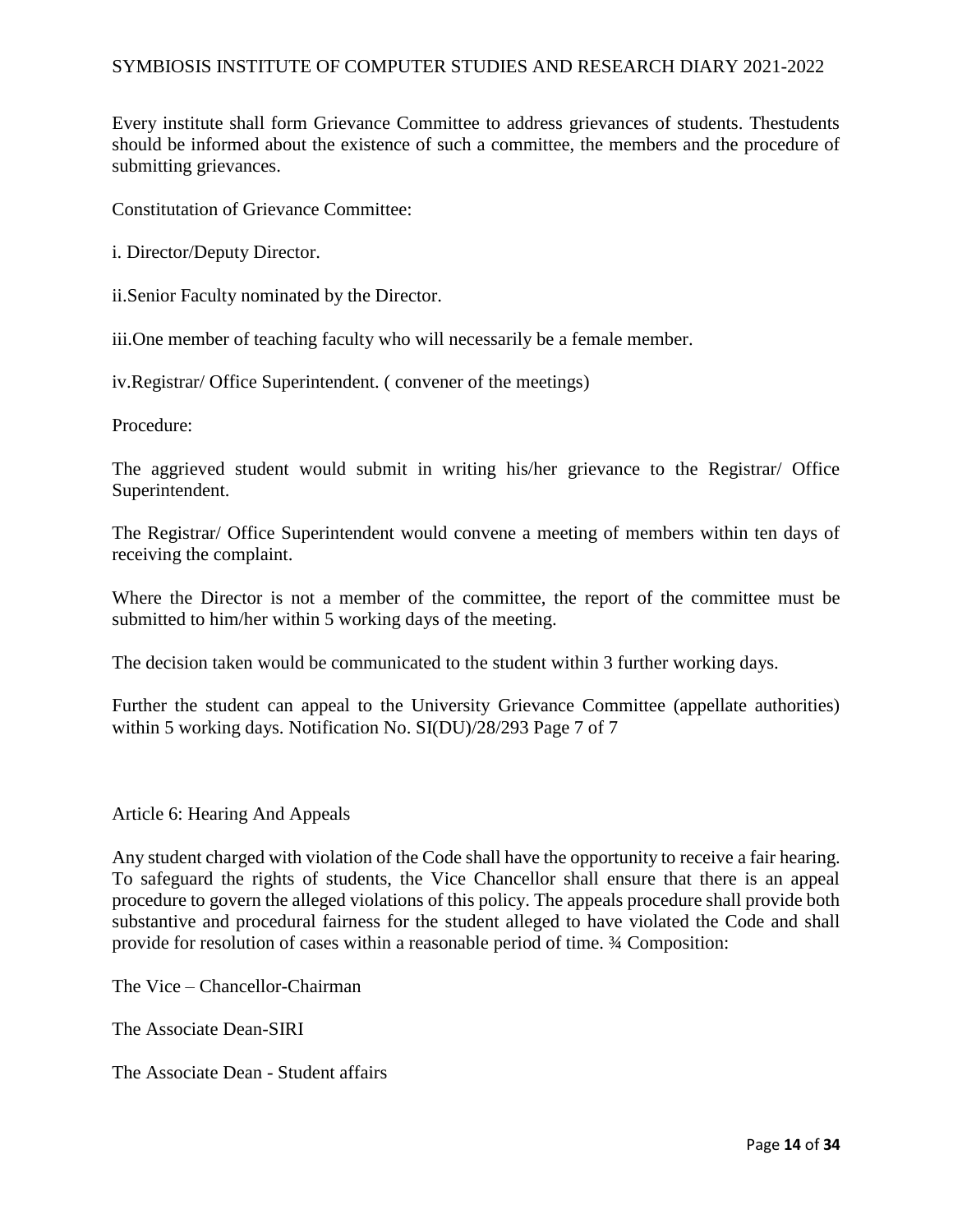## The Registrar

The Faculty Member (Female) Other than the institute from where the students submit's grievance.

The Campus Administrator – Lavale Campus.

Article 7: Punishment And Penalties

One or more of the following programmes of action may be taken when a student has been found to have violated the student code of conduct:1. Warning: A written letter of reprimand resulting from a student's misconduct.

2.Suspension: Suspension is a sanction that terminates the student's enrollment at the university for a specified period of time.

3.Monetary Fines: Monetary Fines is a sanction in which a student is required to deposit amount as penalty or any amount deposited by him is forfeited or adjusted, resulting from misconduct. It also includes Restitution which means making compensation for loss, injury, or damage.

4.Confiscation. Confiscation means confiscation of goods used or possessed in violation of University regulations.

5.Restriction of Privileges - Restriction of privileges means the denial or restriction of specified privileges, including, but not limited to, access to a student facilities, placement programmes, university events for a defined period of time.

6.Withholding of Diploma or Degree. Withholding of diploma or degree means the withholding of diploma or degree otherwise earned for a defined period of time or until the completion of assigned sanctions.

7.Dismissal: Dismissal is a sanction which permanently separates a student from the university without opportunity to re-enroll in the future.

8.Other sanctions: Other appropriate sanctions may be imposed by the Competent Authority of the University singularly or in combination with any of the above-listed sanctions.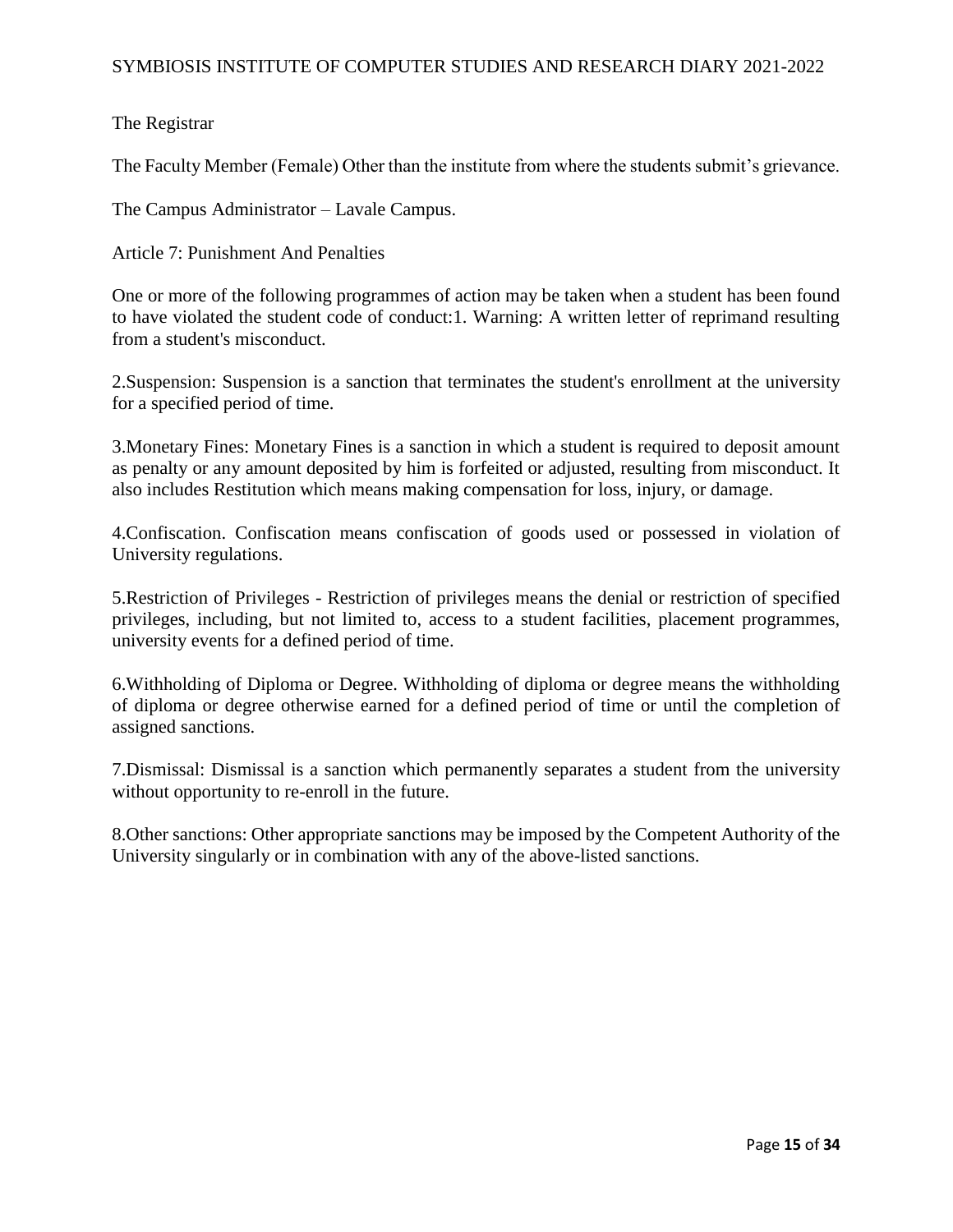#### **Attendance policy**

a)The continuous evaluation system adopted at SICSR clearly expects every student to be responsible for regularity in classrooms, submission of assignments, evaluation components and other tasks assigned to him/her in every course. Extraordinary absence would be taken a serious note and an immediately and suitable action would be initiated. Students are advised not to remain absent without prior authorization from the Director.

b)A minimum of 75% of attendance is compulsory for both internal as well as external evaluation otherwise there will be a reduction in the attendance for 15 days for the semester.

c)In all such cases, students will have to attempt pass through backlog exams. Such student can appear in examination, only if permitted especially by Controller of Examinations and in conformity with University regulations as promulgated. Each case will be handled on the basis of merit.

d)Parent/Guardian of students will be informed in case of irregularity of attendance or dropout.

e)Exemption to attendance on account of extracurricular activities is at discretion of the program head only if intimated ahead of time and permitted by the program head.

F)Absenteeism on account of medical grounds will be permitted for minimum more than three days provided reporting is done within two days of occurrence of the incidence.

#### **General Regulations**

Conduct Regulations

In order to promote a conductive and a healthy environment for learning at campus, students need to strictly adhere to the following rules:

1.Keep your mobile phones or smart phones in off state during

2.The lectures or while being in the labs.

3.Be punctual in attendance and be in your seat during commencement of the lectures.

4.Follow the rules of discipline and coordination strictly in the course of teaching, administration, class discussions,IT labs and other facility or activity organized by SICSR .

5.No society,club or association will be started with out prior intimation and permission in written from the Director.

6.Formals with I cards are compulsory on the campus otherwise there will be a reduction in attendance for that day.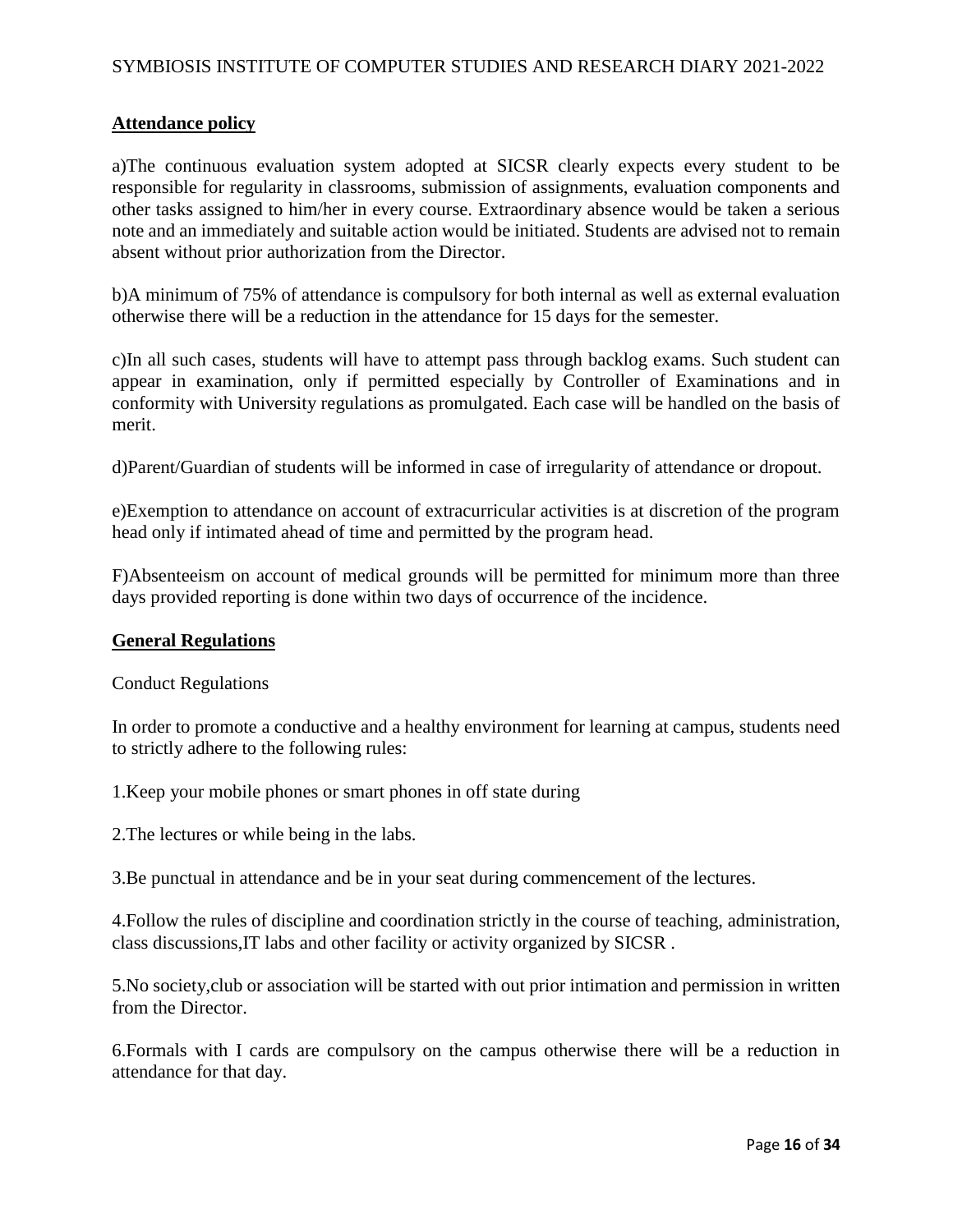7.Do not permit unauthorized entry or use of SICSR facilities to outsiders.

8.Do not misdemeanor or create obscene or behave and express disorderly in the institute or in the hostel or in the society while being a student at SICSR.

9.Do not use unfair means during the examinations.

10.Do not conduct forgery,alterations or misuse of transcripts or SICSR documents.

11.Do not damage or pilferage SICSR property.

12.Do not Smoke or drink on campus.

13.Do not bring your cars in side the campus.

14.Wearing I cards and dressing in formals is compulsory at SICSR.

15.Strict action will be taken by the Director and concerned authorities against the students not adhering to above rules.

16.Add after computer lab rules on page number 13,the following:

#### **Extracurricular activities at SICSR:**

GNUnify:A forum to unite Open Minds.

One of India's premier conferences on FOSS graced by International Speakers from Apache, MySQL, Sun, Intel, Mozilla etc. This is an annual gathering of the nerds. It is organized by the students of SICSR in association with the PLUG, to provide a platform for exchange of ideas and knowledge among the industry professionals, students and academia. GNUnify was initiated in the year 2003, with an intention of establishing a platform for students and IT professionals of our country in the world of Free/Open source software.

Unify:A festival coordinated by students.

This involves various activities like Choreography, Western /Indian Vocals, street play Mad Ads, Quiz, Software Programming and Gaming.

Blood Donation Camp:

Every year, July 31st, the birth of the founder of Symbiosis Society, is the day we all unite to save lives by donating blood.

Alumina Congregate: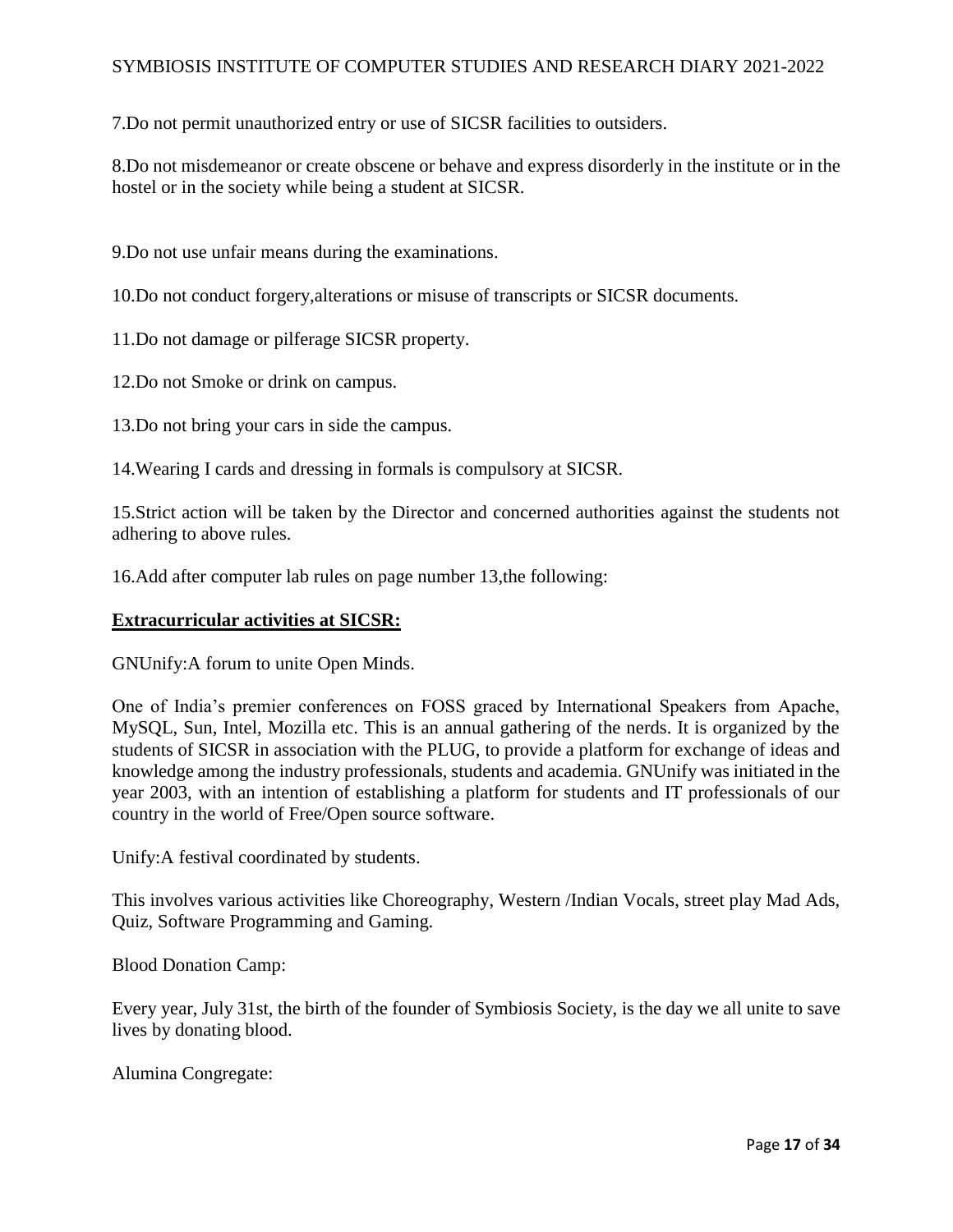The congregation of the past and the present, a time to rejoice and give a warm welcome to the members of our family as they return home with the new experience of their successful life. The campus is colored in laughter, reminiscence zeal and fond memories of the wonderful time spent here. High spirits give a festive flick to the season and as all wish is the day should never end.

SARATHI – A unique mentorship program:

Sharing Care: A Student Driven Activity – Faculty as a Guide:

Students work with child-care organizations and Non Government Organizations (NGO's) who have the expertise for providing social service. Students identify applications of Information Technology to support every need of the NGO's Representatives from industries and corporate join in to provide technical guidance to Sharing Care students to help them design and implement effective IT applications.

Sharing Care nurtures values which help students to become a socially responsible individual: Passion and commitment, Shared learning, team leadership, networking, self and quick learning.

#### ARSH :

ARSH the ECell is the student chapter of NEN at SICSR. It helps the students in developing their entrepreneurial skills so as to become a successful entrepreneur. Arsh believes that there is an opportunity today to inspire and prepare new and future entrepreneurs for this journey, to help them pursue and realize their dreams.

#### SDRCLabs -

Software Development and Research Centre Labs is an unique volunteer-driven group dedicated to developing software solutions for SICSR and SIU and the students as well while exploring various new technologies. SDRCLabs has come up with unique solutions like setting up a video conferencing solution (http://live.sdrclabs.in), an in-house wiki (http://wiki.sdrclabs.in), implementing Moodle - a Learning Management System (http://elearning.sdrclabs.in). SDRCLabs has developed software solutions right from the first fee-challan that the student receives when joining the college to the degree certificate he receives when passing out!

#### TEDxPune -

TED is a series of talks on Technology, Entertainment and Design organized by Massachusetts Institute of Technology. TEDx is a program that enables schools, businesses, libraries or just groups of friends to enjoy a TED-like experience through events that they themselves organize, design and host.

Pune Linux Users Group -

Pune Linux Users Group (PLUG) is a community of GNUz/Linux users in the city of Pune and it holds it's monthly meeting in SICSR.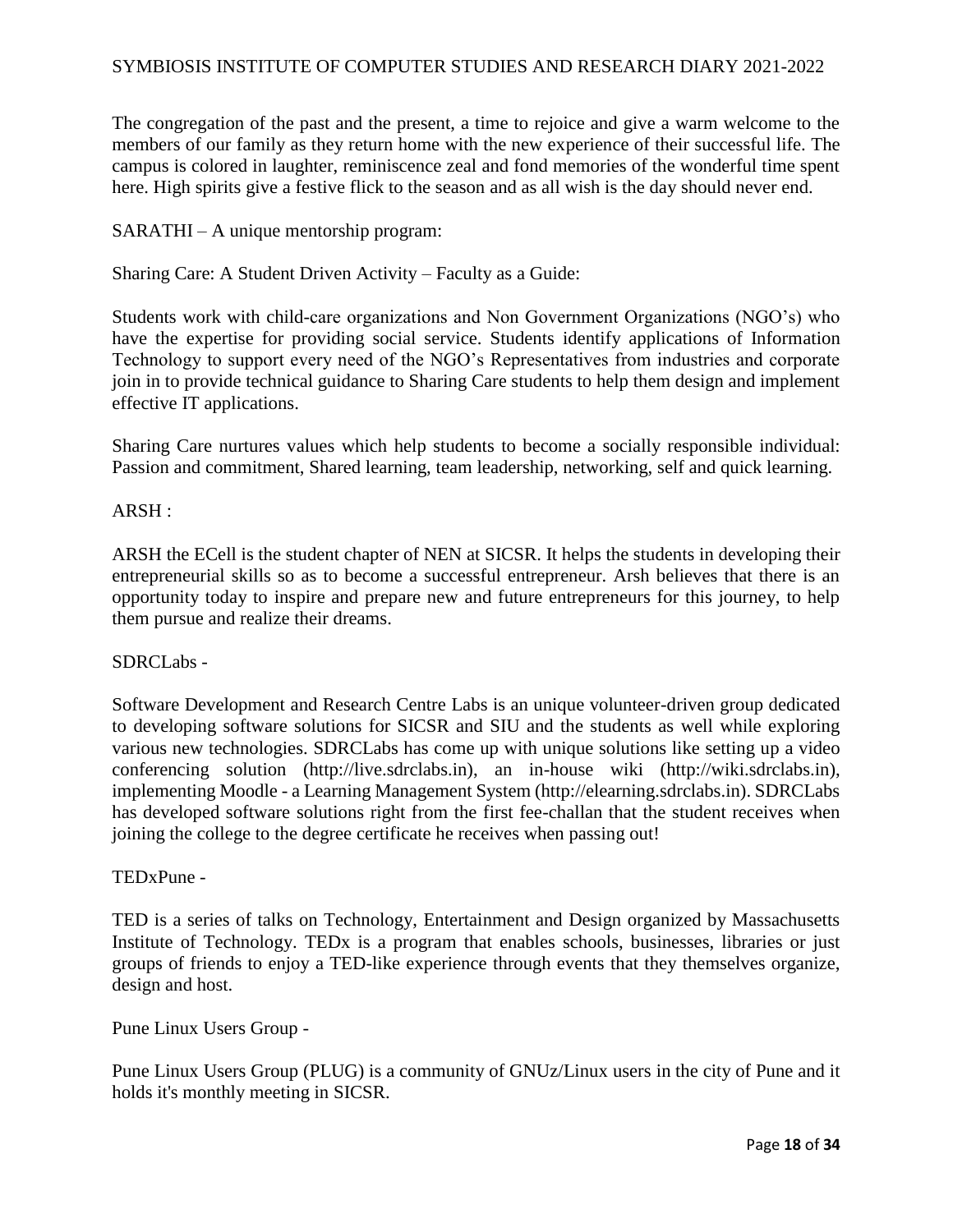## Drupal Users Group -

A local user group dedicated to Drupal which hold it's meetings in SICSR. It recently celebrated the release of Drupal7 by holding a release party.

7SICSR-Wikipedia Interaction and Meet - Erik Moeller, Deputy Director, Wikimedia Foundation; Danese Cooper, CTO, Wikimedia Foundation; and Alolita Sharma, Engineering Programs Manager, inaugurated SICSRWiki - a local wiki for SICSR and chatted with the students who were working on a mission called Get Wikipedia Associated With SICSR(GWAWS) during which they contributed to the open source software that powers Wikipedia. The three people from Wikimedia were in India as a part of the mission of Wikipedia to find out colleges in India they could associate with for software development activities.

Absence from the class

Students must obtain official permission from the Programme Head if they wish to be absent for any reasons other than illness.

Absence of More than One Day

The Programme Head must be notified of any absence of more than one day.

Absence due to illness

Medical certificate must be forwarded within five working days after absence due to illness.

Procedures in case of absence

Each student will have to fill in the leave application form and take the prior permission of the programmes In-Charge for not attending the lectures for a period. It is the student responsibility to inform their faculty and undertake any work completed by the class in their absence. It is essential that for them to do this to save unnecessary effort and inconvenience in following up incomplete assignments etc.

Identity card

1)After admissions and the commencement of the batch, each student is issued an identity card by the programme coordinator.

2)The identity card will contain the student's name, batch details, Symbiosis Registration Number (SRN), programmes details, and expiry date along with a recent passport size photograph duly stamped and signed by Controller of Examinations.

3)Students are required to carry their identity cards at all times. They may be asked to produce the identity card on demand by personnel authorized by SICSR for purpose of identification.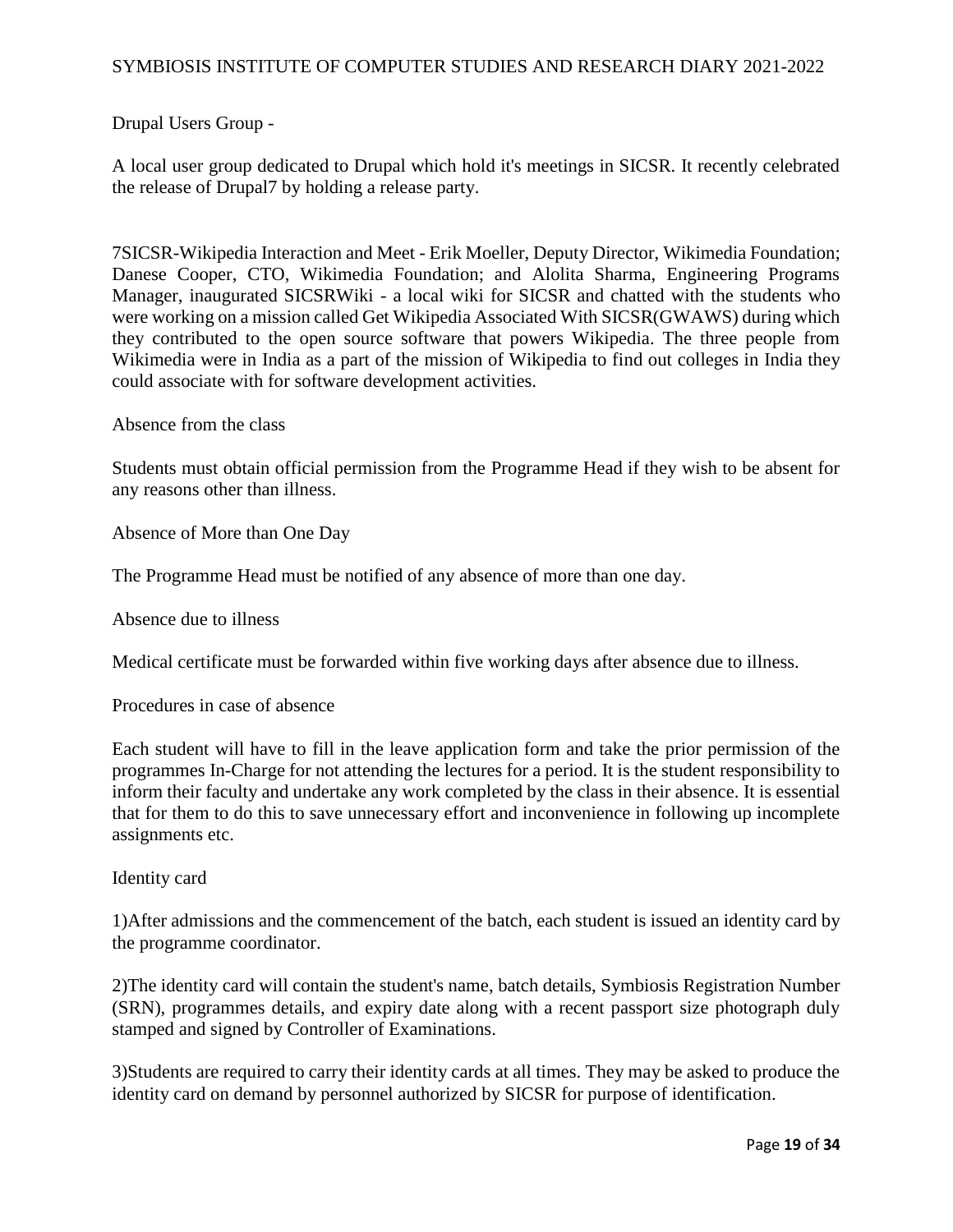4)In case of loss of the identity card, a duplicate identity card will be issued on a written request subject to the approval of the Deputy Director and payment of applicable fee.

#### **Communication to students**

Any information affecting the students or class schedule will be communicated to the students via the notice boards and the intranet site. It is important for them to be aware of any changes of timetable details and other announcements communicated via notice-board.

It is the responsibility of students to update themselves with these communications made from time to time, irrespective of whether they are attending or not attending sessions.

Communications with respect to changes in any instructions by SICSR, or changes in student's rules, will be displayed on the notice board for a minimum period of a fortnight. Any issue regarding these changes should be immediately communicated to the originator/registrar within this period. Students will be considered to have accepted the changes unless any query is received within this time frame.

#### Use of telephone

The telephone facilities of SICSR are for official use only. Students may not utilize the telephones fitted to facilitate college activities for their personal usage.

#### Use of internet

The Internet facility is to be used by students judiciously as per the guidelines issued by SICSR and for academic purposes. Students are prohibited from misusing the connectivity provided for private or objectionable usage.

Use of photocopying facility

The photocopying facility is outsourced at SICSR and available for official purposes. However, students can use these facilities for their own use on payment.

Prohibition of smoking & use of any form of intoxicant in institute premises

Use of any form of intoxicant by students on SICSR campus is prohibited.

Restriction In use of cell phones

Use of cell phone/pager in the academic block, classroom and examinations is strictly prohibited. Such use will invite confiscation.

Ban on ragging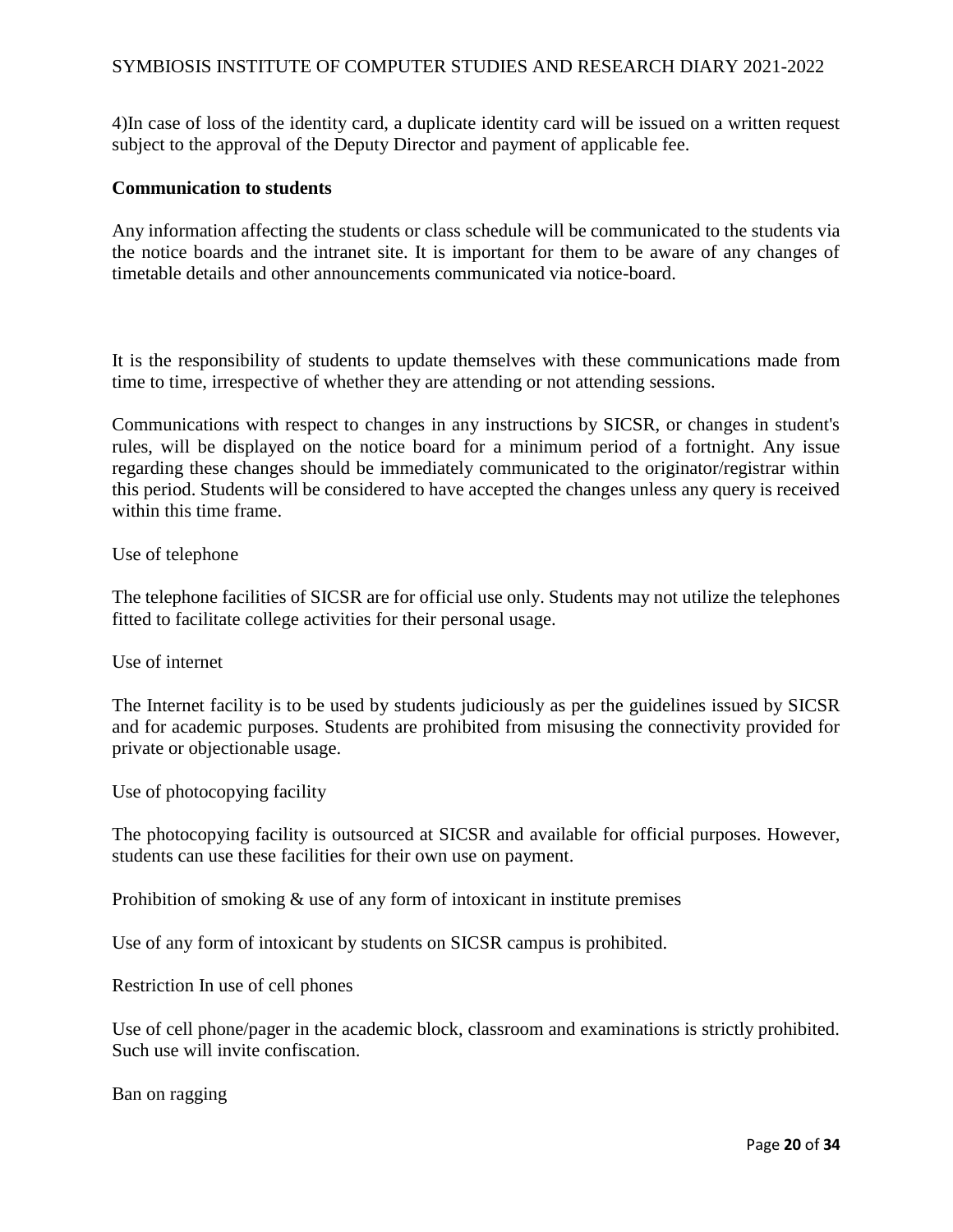Welcoming of new students and inter batch awareness requires to be promoted in a healthy manner. All issues will be reviewed by Registrar for further action where required. The stipulations of the University will be adhered to in this regard.

Dress code

Formals are compulsory on the campus otherwise there will be a reduction in attendance for that day.

Address and Name change

Procedure for Name change

Students who wish to change any part of their name must provide official documentation supporting the requested change. Students are required to submit the same to admission department.

Procedure for Address Change

In case of a change in permanent address or local address, the students are required to incorporate the same with the admission department.

Financial Regulations

Fee for duplicate copies of mark sheet/transcript etc.

Students/alumni requesting duplicate copies of their grade sheets/transcripts will have to apply for the same along with a prescribed fee per additional copy.

Fee for duplicate certificate

Students/alumni requesting duplicate certificate will have to apply along with prescribed fee format , submit an affidavit and FIR indicating reason(s) for requiring duplicate copy(s).

Fee for bonafide certificate

Bonafide certificate application form can be collected from the administration department. A student has to pay applicable fees for issue of bonafide certificate.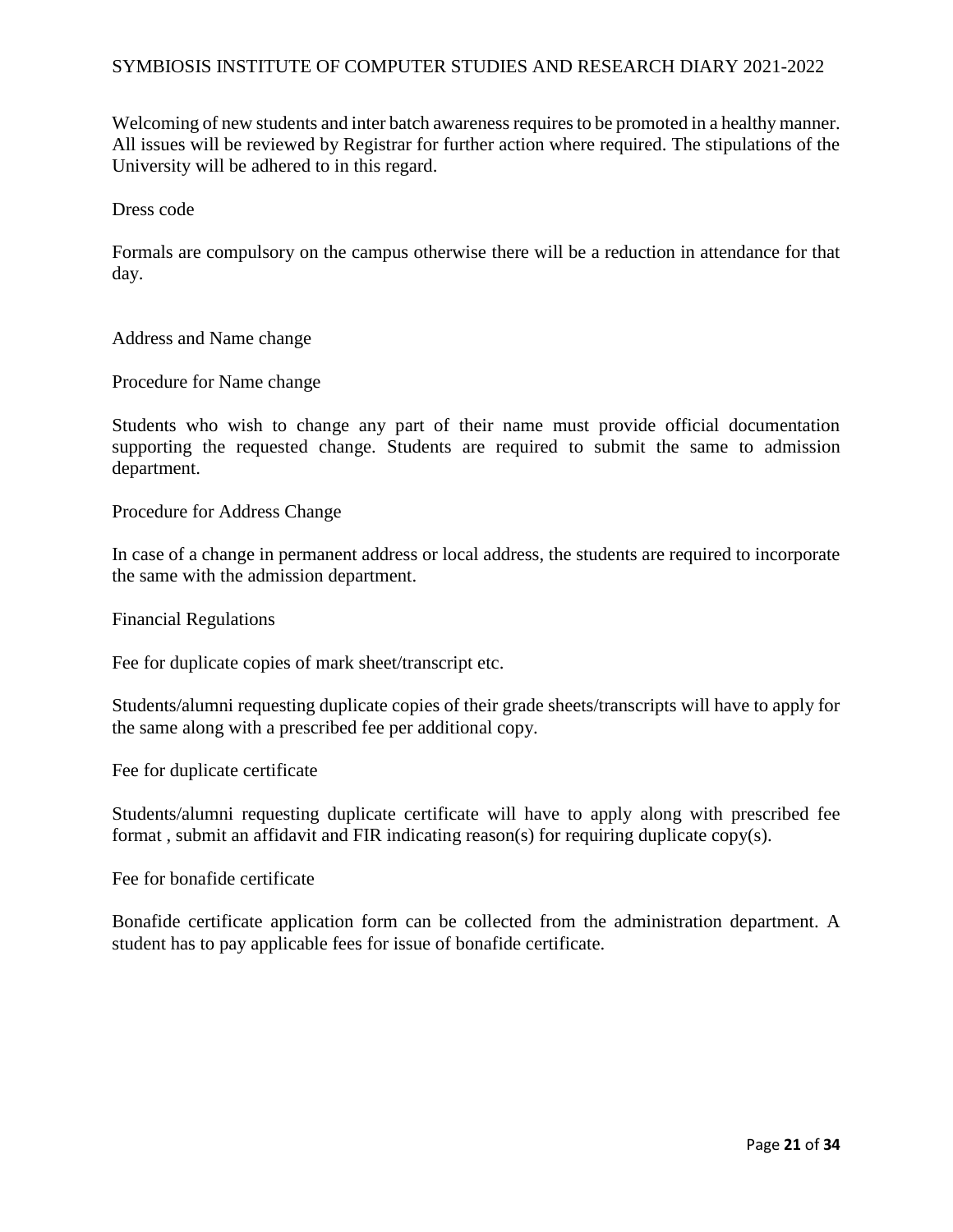#### **Clearance and no dues certificate**

1.At the end of the programme i.e at time of graduation all students are required to obtain 'Clearance Certificate' from all departments, and clear other dues, if any. Submission of the library cards to library and identity card to the Programme Coordinator are also required for this. Hostellers will have to obtain clearance for other services provided (laundry, newspaper etc).

2.All refundable caution/security deposits should be collected from accounts department after obtaining Clearance Certificate.

3.In the following cases 'No Dues Certificate' will be required by Accounts department:

•Withdrawal from programme.

•Discontinuation of studies from the programme.

4.Cancellation of provisional admission.

5.Struck off the rolls.

#### Programme Regulations

The Programme Regulations consists of the programme structure of the all the programme and evaluation guidelines covering the following:

1.Programme Curriculum: Consists of the detailed curriculum of each course and the topics to be discussed under the particular course.

2.Study Material: The textbooks, suggested reference books are indicated in the programme curriculum.

3.Schedule of Sessions : The number of sessions per programme varies as per the credit units of the particular programme. Students are required to attend lectures and sessions as scheduled. This includes classroom instruction, field visits, seminar and other interactions as specified in training programs.

4.Methodology: Individual online exams, assignments, cases, projects, presentations, dissertations etc. may be assigned to group of students or individuals as determined by the academic faculty/programme coordinator.

5.Format: All assignments of any nature will follow specified formats of submission.

6.The medium of instruction for all programmes is English.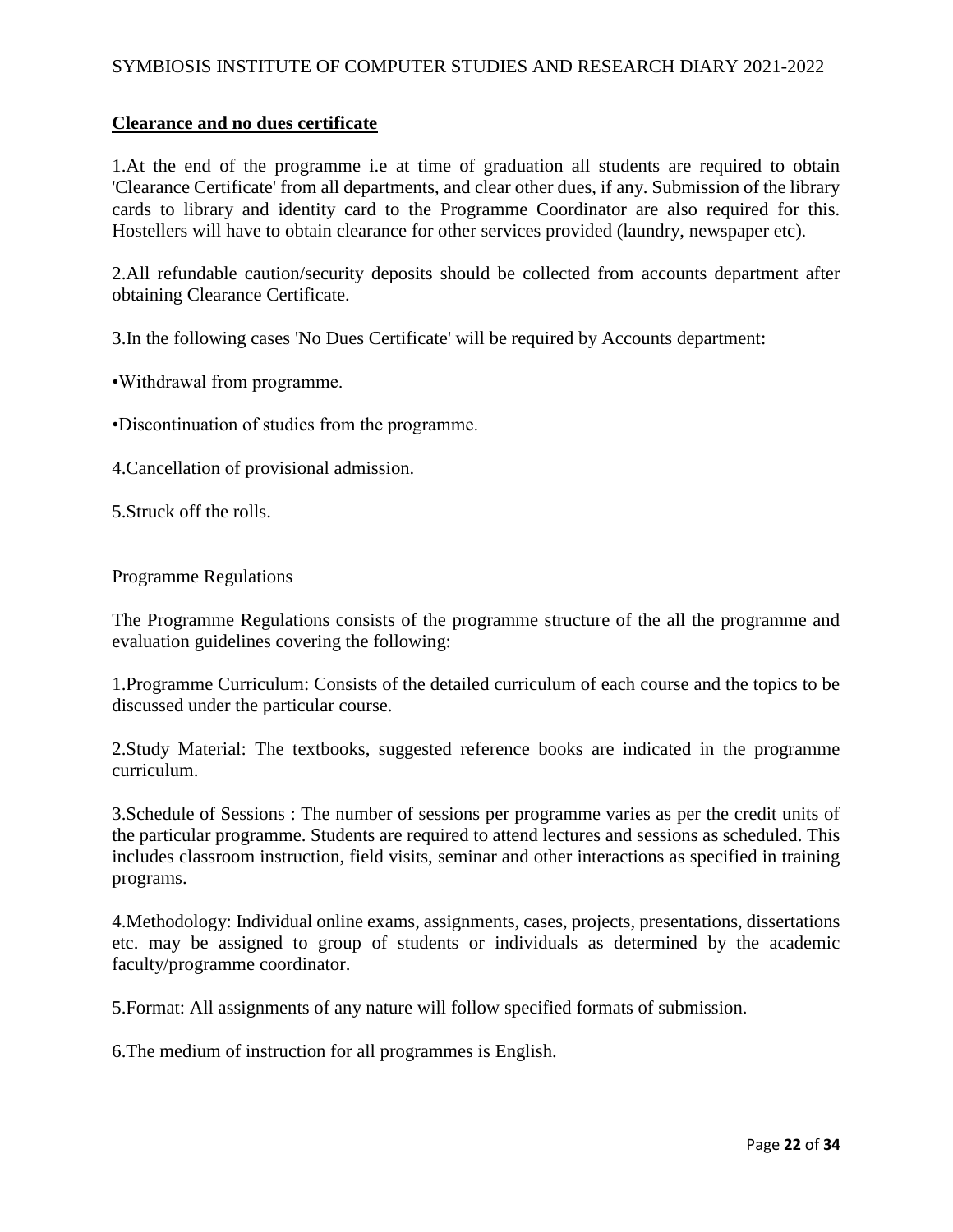7.The Institute is an equal opportunities organization without bias for gender, religion, caste or disability.

#### **Evaluations**

1.Evaluation: SICSR follows the concept of continuous evaluation comprising both internal evaluations by the respective faculty members as well written examinations at the end of the semester by SYMBIOSIS INTERNATIONAL UNIVERSITY (SIU). At the programme commencement, the faculty announces his/her evaluation scheme in conformity with the guidelines given by the management. Components used by the faculty for evaluation of students may typically consist of case discussions, assignments, project work, research assignments, class participation, quizzes (programmed and surprise) throughout the term. The faculty indicates when each evaluation component is scheduled and the marks allotted for the component. These will be conducted as per University stipulations.

2.Evaluation Components: SICSR follows the grading system based on continuous evaluation. Thus the marks obtained in all the three components i.e. Internal Evaluations (online quizzes, assignments, research, written test etc) and Term End examinations are taken into consideration for award of grade in all programmes. The written test and Term End examinations are the written test components of evaluation and are conducted as per pre announced schedule.

3.Management of SICSR and SYMBIOSIS INTERNATIONAL UNIVERSITY (SIU) reserves the right to moderate / modify the marks scored by the students in the exams or conduct re-exams if condition's call for the same due to suspicion of malpractice.

4.Students should complete the required semester requirements and internals well before the end term exams to enable them to be evaluated for that semester.

5.Evaluation of tests, assignments, cases and projects by the concerned faculty further submitted to the Examination Department shall be final and binding on the student. All appraisals shall be as per University stipulations.

6.Examinations will be conducted as per University regulations. University regulations are separately promulgated by SYMBIOSIS INTERNATIONAL UNIVERSITY (SIU) from time to time

7)Backlog exams: It is mandatory to pass theory paper in internal backlog to qualify to appear for other components of internal evaluation.

8)There will be a minimum of 40% passing marks for both internal as well as external evaluation across all courses.

9)There will be separate heads of passing for both internal and external examinations.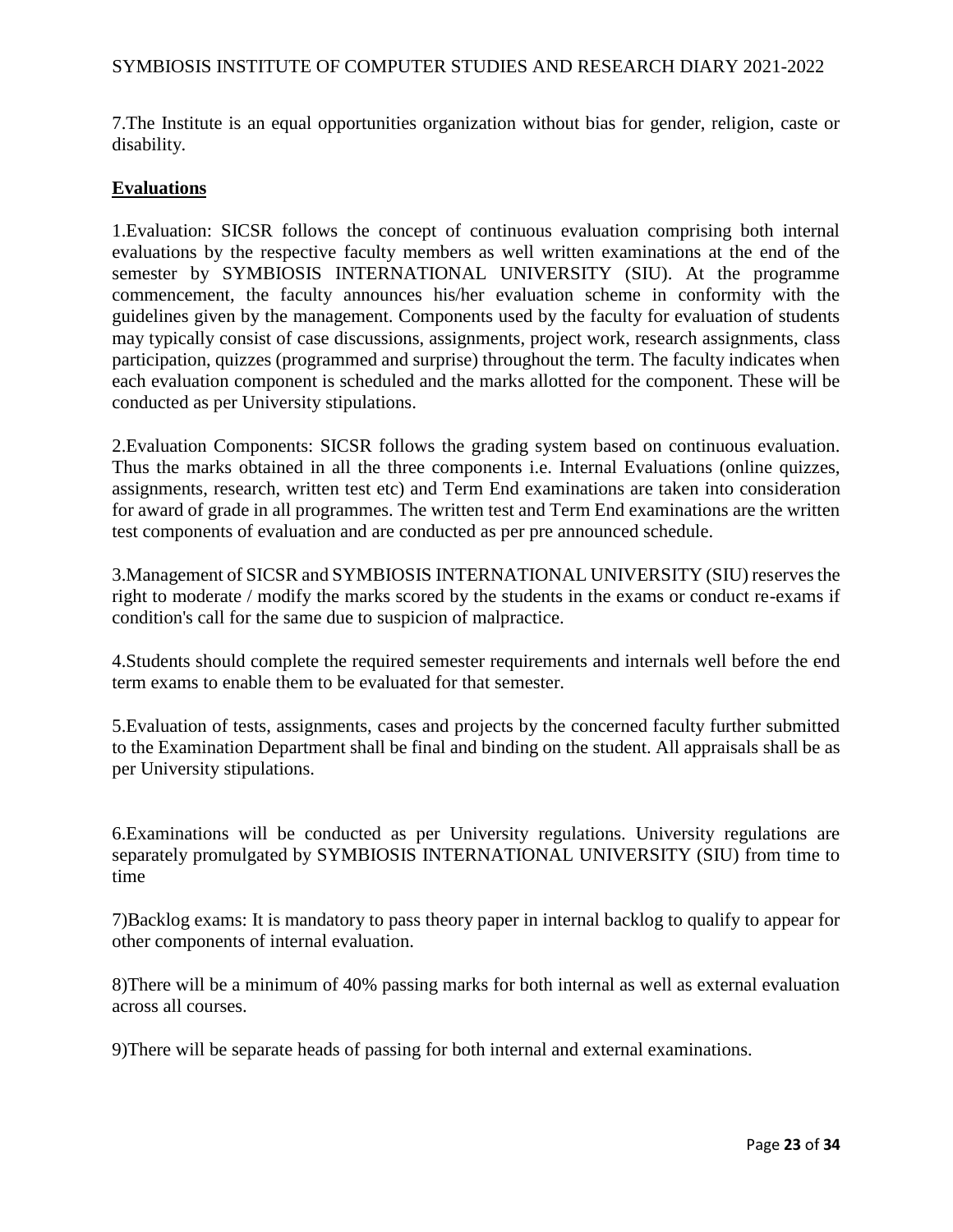10)You need to clear all the internal and external examination of first and second year to be eligible for the admissions to the third year.

NOTE: All assessed work will be marked according to the CGPA system AS PER University stipulations.

#### **Programme Coordination**

1.The Programme Coordinator shall fix a schedule for classes and shall endeavor to adhere to the same. Each session is for an hour and half normally, unless otherwise specified. Students are required to attend lectures on days as scheduled. The management will make all efforts to run sessions as scheduled but shall not be responsible for any change in schedule, postponement or cancellation of lectures or classes/sessions, where the changes are beyond their control.

2.The faculty plays a significant role in ensuring quality education by effective interactive teaching methods, continuous multi-criteria evaluations and giving feedback to the students. The faculty provides information regarding the specific components of evaluation for the programme, their frequency, weightage and tentative schedule especially for his/her programme. Typically syllabus will include of a mix of lectures, tutorials, group and individual activities, workshops and case study analysis. The students themselves are an important resource and will be encouraged to share their knowledge and experience. The role of faculty should be seen more as facilitators than lecturers.

3.At the commencement of the programme, the orientation induction programme will ensure that students have the necessary competencies, innumeracy, team-working and IT to benefit from the programmes.

4.The dissertation or project work at the end of the programme will be a major piece of work that will require students to demonstrate research, self-management and data management skills.

## **Placement Rules**

1.Participation in the placement program is voluntary. In case if student is not found eligible for placement program, institute reserves the right to debar the student from participating in placement program.

2.Only the Institute will monitor entire activity of placement. No student is allowed to contact any company individually for the placement without prior permission of the Institute

3.All the correspondence from and to the company will routed through the placement cell.

4.An eligibility criterion for participating in test is set by the company. Institute will not interfere in the process of setting the criteria.

5.Each student should have 75% attendance in all the semesters and guest lecture conducted during the semesters to be eligible for placement program.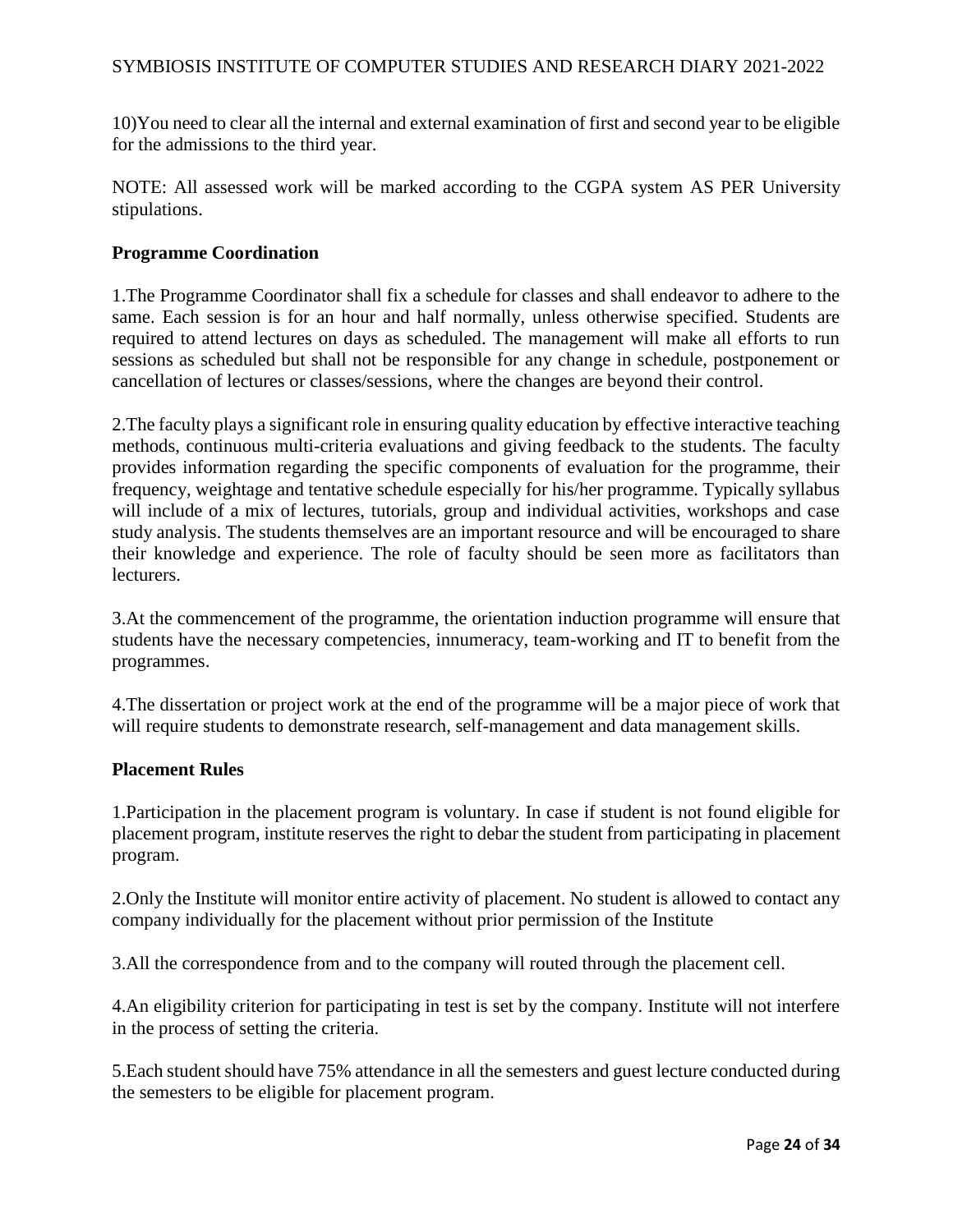6.Foreign/Sponsored students will not be a part of placement program

7.The students are expected to perform to his/her best. If it is observed that students are deliberately not performing up to the mark, he/she will be debarred.

8.Each student will be responsible to prepare in the areas of Aptitude, GD, PI and Technical. skills. Institute will give necessary guidance from time to time and will conduct sessions to check performance of the students. Such tests will be compulsory for all the students who are part of placement program. In case any student found absent in such tests, action will be taken against him/her.

9.It is mandatory for the all the students to appear for the Pre-Placement Talk (PPT) arranged irrespective of being placed/interested. If any student found not present without proper approval from the Placement Officer/Director, he/she will have to face the consequences, which may be to the extent of debar from placements or even offer being withheld.

10.Students shortlisted or given names for any specific company process, cannot back out in any case. If found so Placement office / Director will debar the student from the placement program.

11.Once the student is offered placement by a company, he/she cannot participate in subsequent campus recruitment process, does not have an option to reject the offer, and is out of placement program.

12.Offer / appointment letters will be in the custody of placement cell and will be handed over to the students only after successful completion of the 4 semesters with an intimation of the same to the company.

13.Submission of company offer letter to the institute is compulsory for its further reference.

14.Institute reserves the right to take the final decision in case of exceptional conditions.

### **Library Rules**

a)Each student will get one (1) reference card and one (1) barcoded identity card which will serve the purpose of library card.

b)Home lending books will be issued only against their bar-coded student's Identity cards for a period of 2 weeks. Postgraduate students can borrow 5 books and undergraduate students can borrow 4 books

for home lending. On failure of returning books on due dates, fine of Rs 5/- per day will be charged.

c)Any reference material (Reference books, manuals, periodicals, CD, Exam papers) will be issued against reference ticket only and cannot be issued for home lending.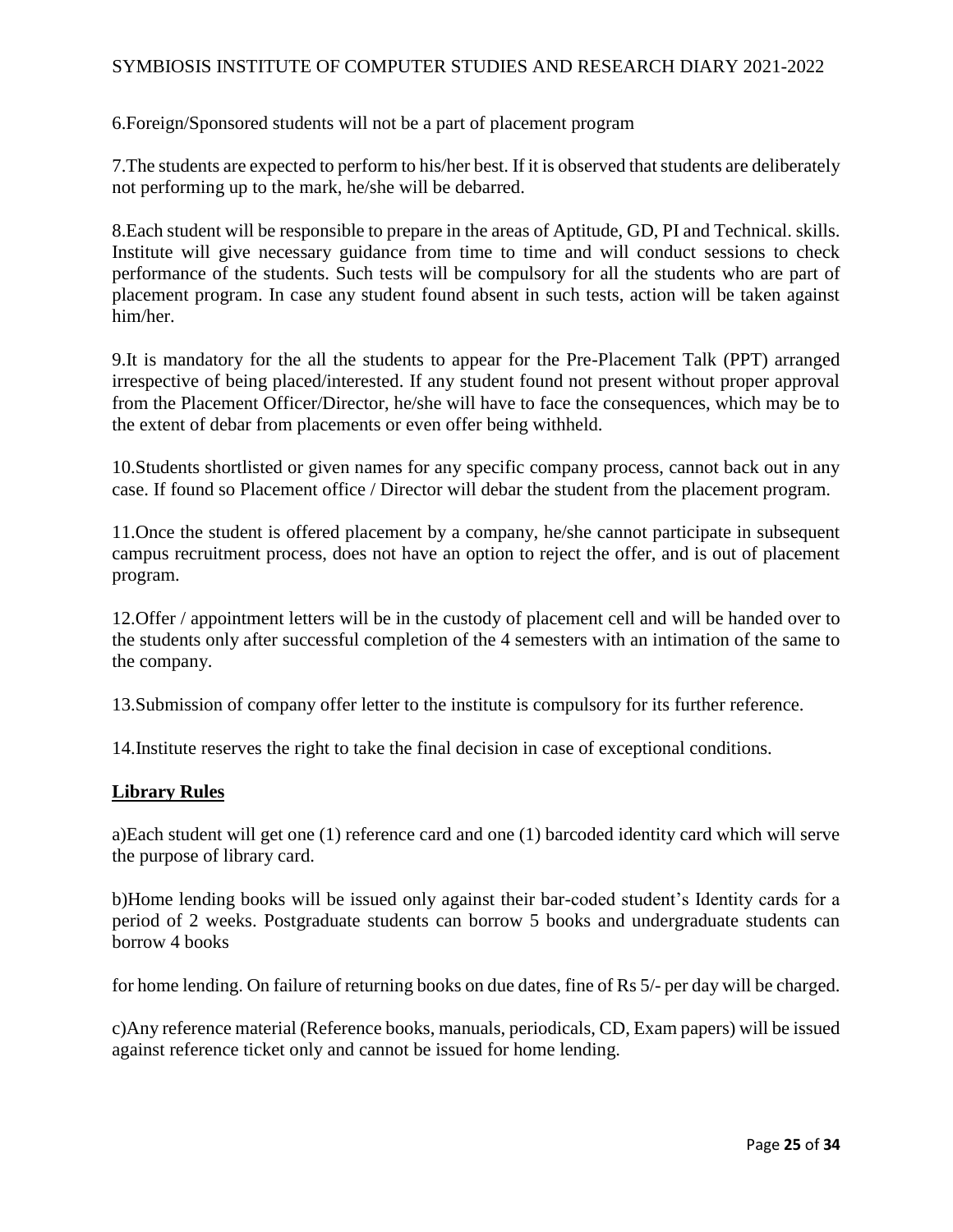d)Only old volumes of periodicals (2copies) and 2 CDs will be issued for home lending, latest volume of Journal/Magazine will be issued as an reference material

e)Periodicals and CDs will be issued on any days or weekend (precisely on Saturday) for home lending and it must be returned on next working day. On failure of returning, fine of Rs. 10/- per day will be charged.

f)The loss of reference ticket/card should be reported immediately to the librarian. Rs. 25/- will be charged for duplicate reference ticket/card

g)Students should use their own reference ticket and I-card. The students lending their cards to others will have to suffer the losses, incurred in process of loss, damage, fine, etc.

h)Reservation policy: A student is required to reserve a book through "Library Web Opac, Online Library" facility. The book on arrival will be kept reserved for the student for 2 days and library will inform particular individual about the availability of the material he/she has reserved, through college e-mail .It is the student's responsibility to keep checking for the availability of the book online. After 2 days (1day during exam) the book will be issued to the next claimant.

### **Computer Lab Rules**

a)All students should produce their identity cards during practical. The students without identity cards will not be allowed to enter the lab.

b)The students who wish to do extra practical should take prior permission of the lab faculty.

c)The students should use their own login/user names only.

d)The students are not allowed to relocate, attach or detach the hardware equipments.

e)The students are not allowed to load any external software without prior permission of the lab faculty.

f)The students should maintain silence in the lab. They should not roam around in the lab.

g)The students should keep their mobiles off during practical sessions. They are not allowed to use walkman, IPod or any musical instrument during the sessions.

h)Eatables are not allowed in the lab.

i)Strict action will be taken against the one who disturbs or destructs the lab infrastructure.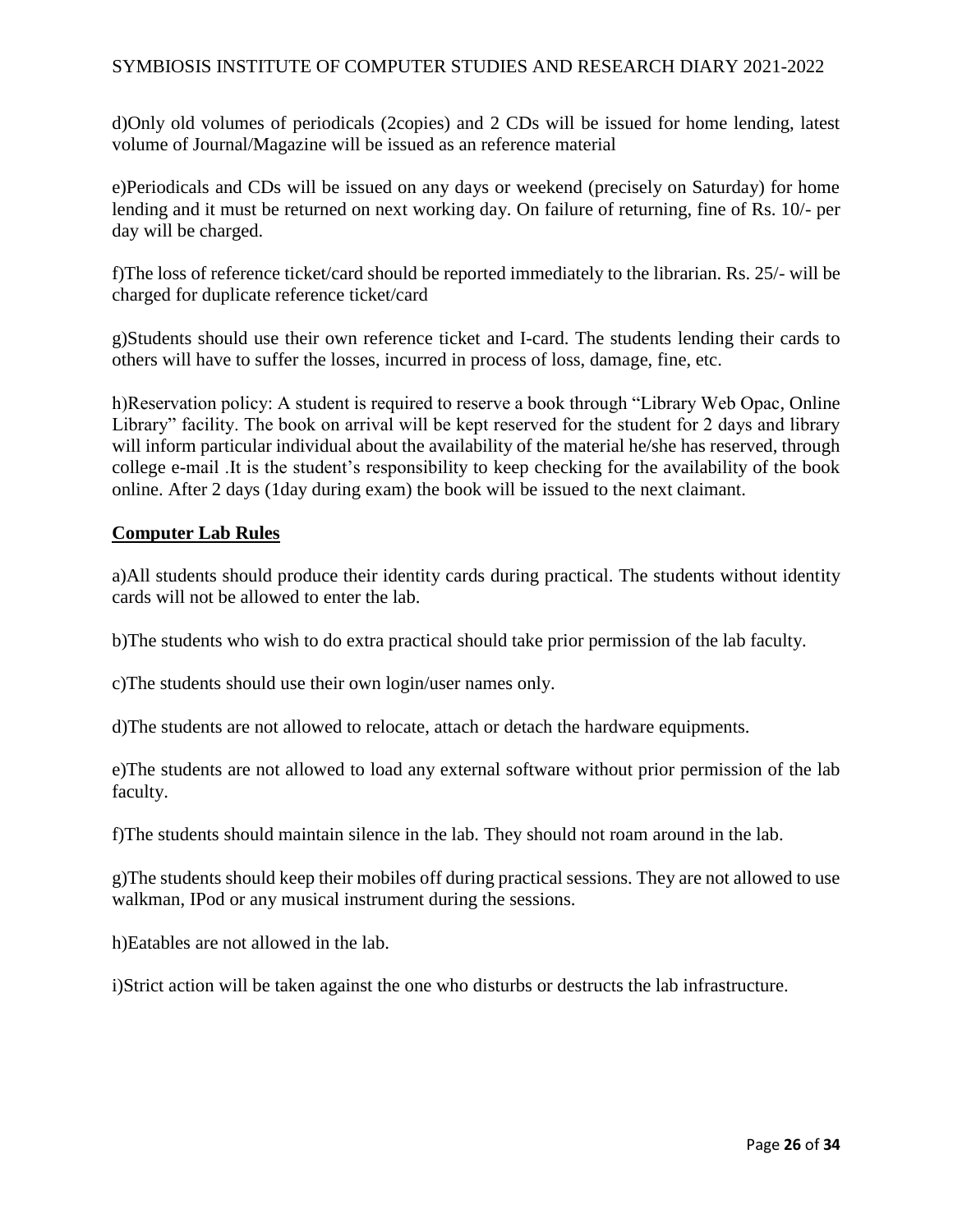## **SCHC at your service !**

Symbiosis Centre of Health Care (SCHC) is an in-house Health care Centre exclusive to the staff & students of various institutions of Symbiosis. The SCHC has a team of specialist doctors who conduct the annual health checkups. Outpatient treatment is provided to the students by the medical officers of SCHC. Seminars & health education workshops are also arranged by the SCHC.

The SCHC also provides an in house modern state of the art health club and fitness centre with the view to facilitate a holistic development of mind and body for an all round development of the students. Training facilities for strength, endurance, flexibility and cardio vascular fitness including Yoga and Meditation will be provided in customized capsules suited to the unique requirements of the student population in confirmation with their academic curriculum. The centre thus provides preventive, promotive and curative health care services with a view to ensure positive health to all members of the Symbiosis family.

## **HEALTH CARE FACILITIES**

Symbiosis Centre of Health Care (SCHC) Health and wellness are vital issues related to the academic success of students at Symbiosis. Symbiosis Centre of Health Care, the in-house health care center for the entire Symbiosis family has made a conscientious effort towards the overall development of its staff and students by providing preventive and health promotional programs to enhance optimal health, reduce risk of diseases and injury and promote healthy lifestyle choices. The SCHC, through its daily activities looks after the prevention, control and surveillance of health problems amongst students.

In-house Ultra-modern health clubs and recreation and wellness centers have also been established at all SCHC campuses to facilitate holistic development of mind and body of students. Training facilities for strength, endurance, flexibility and cardio-vascular fitness, Yoga and meditation are provided through customized capsules suited to the unique requirement of the student population in conformity with their academic curriculum.

Outpatient treatment is provided to students by medical officers of SCHC. A team of specialist doctors is present at Senapati Bapat Road establishment of SCHC from 8:30 am to 9:30 am and 2:30 pm to 3:30 pm.

The health center arranges seminars and health education workshops. This way SCHC takes care of preventive, promotive and curative aspects of health of students and staff.

The following services are provided by the Symbiosis Centre of Health Care.

Free Services: Annual Health Checkup including basic laboratory investigations viz. Haemogram, Urine Routine, Blood grouping and X-Ray Chest.

OPD Consultation - General and consultant (Physician, Eye, ENT, Dental) with medication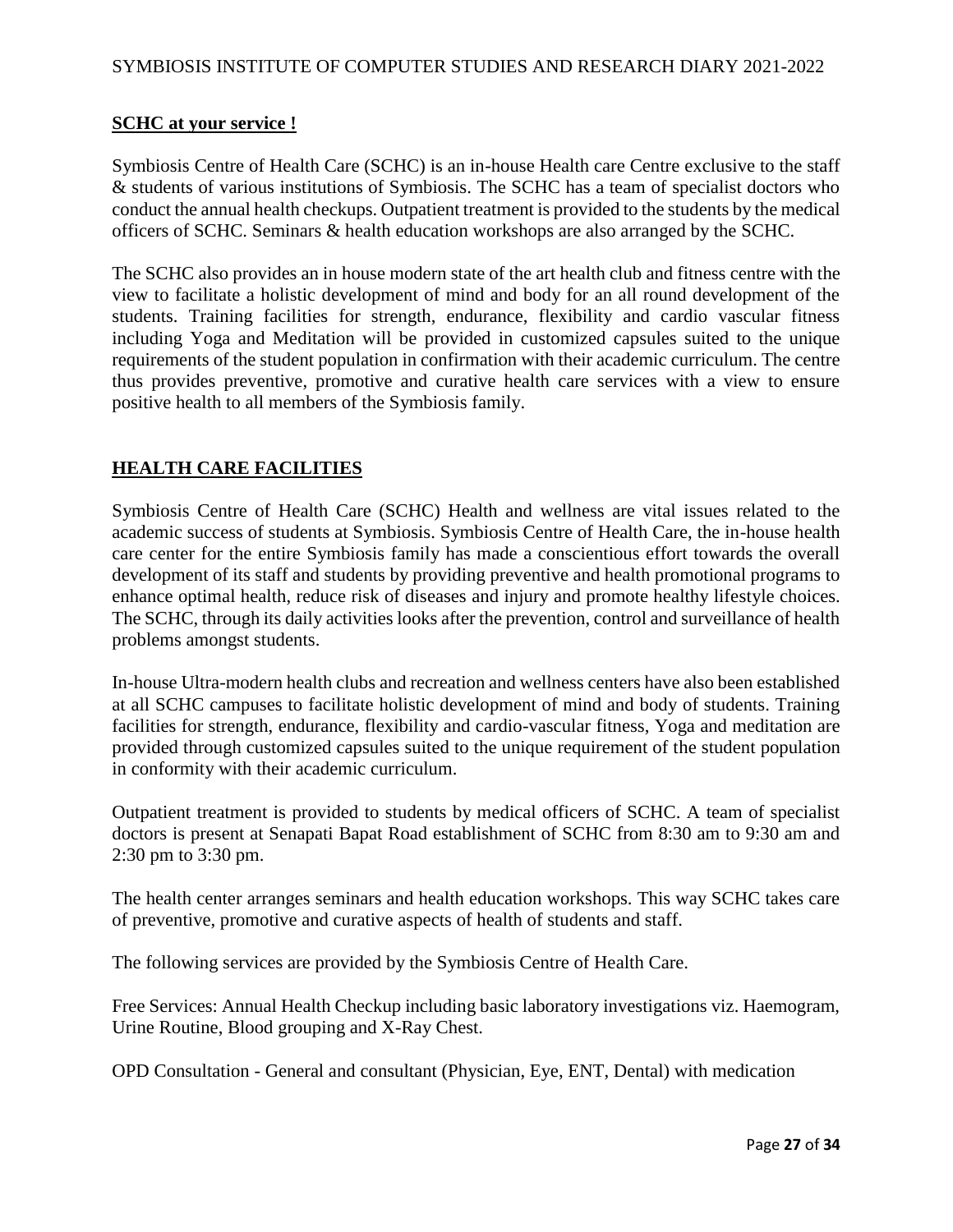Diet Counseling Email mo\_hcs@schcpune.org

Online interactive health counseling sessions Email health@schcpune.org

Group psychological counseling Email letstalk@schcpune.org

Recreation and Wellness Centre (Gym, Aerobics, Yoga, Swimming Pool)

Email mo.eltis@schcpune.org

Group Health Insurance for each student with Mediclaim cover of Rs. 50,000/- and Rail/road traffic accident cover of Rs. 1, 00,000/- applicable anywhere in India on production of institute identity card. Cashless/ reimbursement facility will depend upon empanelment of hospital with TPA (MD India). Terms & conditions are as per policy document available on SCHC website www.schcpune.org

\*It is necessary for every student admitted to constituent institutes of Symbiosis International University, to undergo Annual Health Checkup. Schedule will be communicated by SCHC.

Healthcare Services at Concessional Rates: Laboratory Investigations X-Ray Investigations Specialist consultation in private clinics/hospitals Cardio-vascular training exercises & personal coaching Individual psychological counseling.

#### **Medical Attendance Policy.**

Students are advised to avail OPD services at SCHC, in case SCHC is closed any nearest medical facility of student's choice may be accessed. In the latter case SCHC should be informed at the earliest opportunity.

In case of direct admission to hospital in emergency or in some other station please produce your identity card at hospital and inform SCHC at Emergency mobile No 9552525651 and SCHC Insurance Cell at 9552525015 for advice about medical insurance and regularization of absence.

All leaves on medical grounds need to be recommended / authenticated by SCHC, for this purpose submit all relevant documents – prescriptions, investigation reports, medical and fitness certificates covering whole period of absence hospital discharge ticket etc. should be produced at SCHC.

For availing medical insurance cashless or re-imbursement of hospitalization expenses, a confirmatory mail/ claim intimation mail is required to be sent by SCHC within stipulated time frame, to the Insurance Co, therefore SCHC should be kept informed since beginning. For claims under road/rail traffic accidents copies of FIR, panchanama & MLC report are must.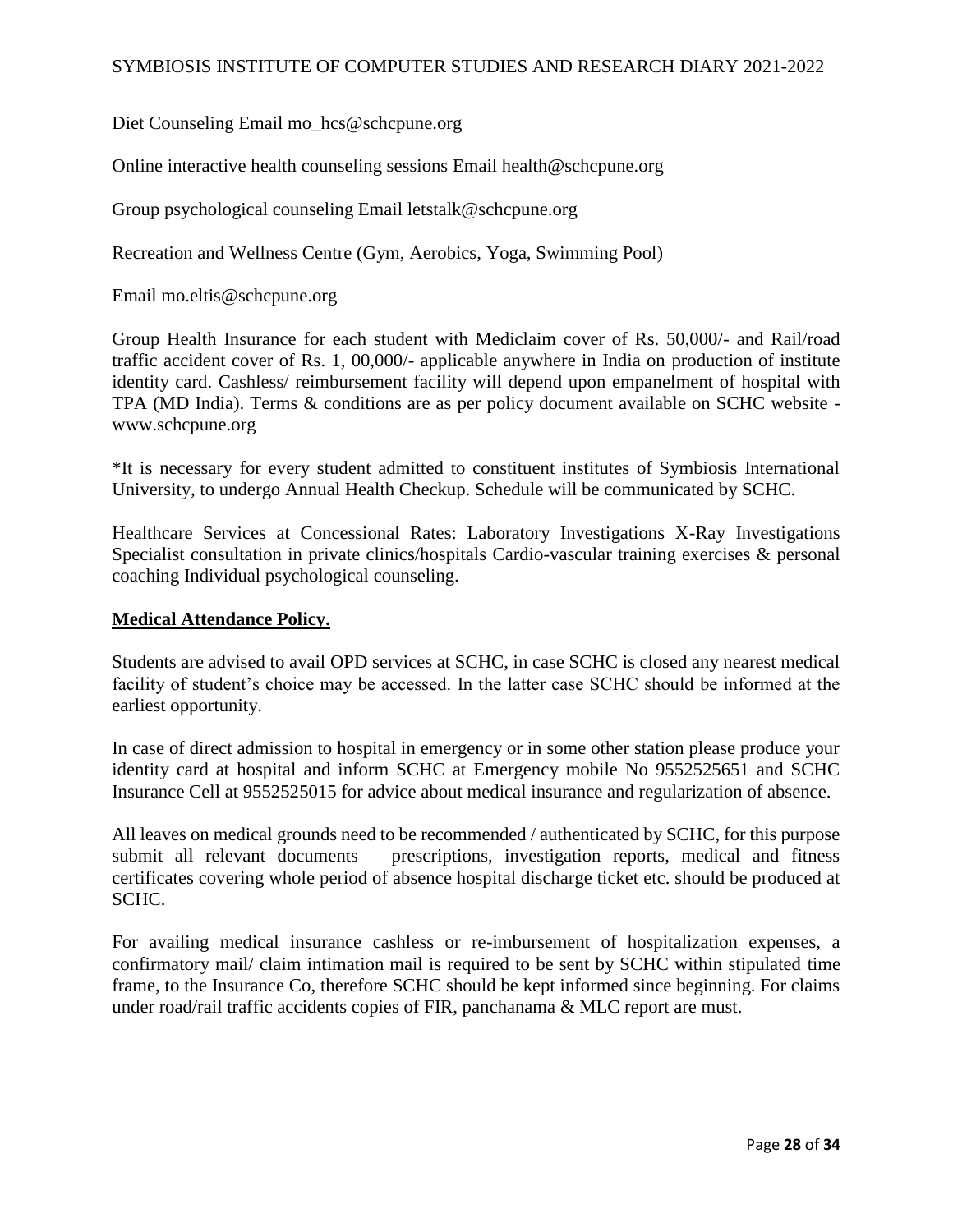# SCHC Campus wise EMS – Helpline

| No.                     | Campus              | <b>OPD</b> Timings  | EMS No.              |  |
|-------------------------|---------------------|---------------------|----------------------|--|
|                         |                     |                     | (Beyond OPD Timings) |  |
| $\mathbf{1}$            | S.B.Road            | 8.00 am to 8.00 pm  | $+91-95525-25651$    |  |
| $\boldsymbol{2}$        | Viman Nagar (New)   | 8.00 am to 8.00 pm  | $+91-95525-89179$    |  |
| $\overline{3}$          | Viman Nagar (Old)   | 9.00 am to 5.00 pm  | $+91-95525-25654$    |  |
| $\overline{\mathbf{4}}$ | Hinjewadi           | 8.00 am to 8.00 pm  | $+91-95525-25650$    |  |
| 5                       | Lavale - Hill Top   | 8.00 am to 8.00 pm  | $+91-95525-25653$    |  |
| 6                       | Lavale - Hill Base  | 8.30 am to 4.30 pm  | $+91-95525-25652$    |  |
| $\overline{7}$          | Kirkee              | 12.30 pm to 2.30 pm | $+91-95525-25663$    |  |
| 8                       | <b>Model Colony</b> | 11.30 am to 2.30 pm | $+91-95523-82845$    |  |
| 9                       | <b>Nashik</b>       | 9.00 am to 5.00 pm  | $+91-95525-25658$    |  |
| 10                      | Noida               | 9.00 am to 5.00 pm  | $+91-99100-49924$    |  |
| 11                      | Bengaluru           | 9.00 am to 5.00 pm  | $+91-70220-43266$    |  |
| 12                      | Hyderabad           | 9.00 am to 5.00 pm  | $+91-79978-83119$    |  |
| 13                      | Kiwale              | 9.00 am to 5.00 pm  | $+91-86696-79814$    |  |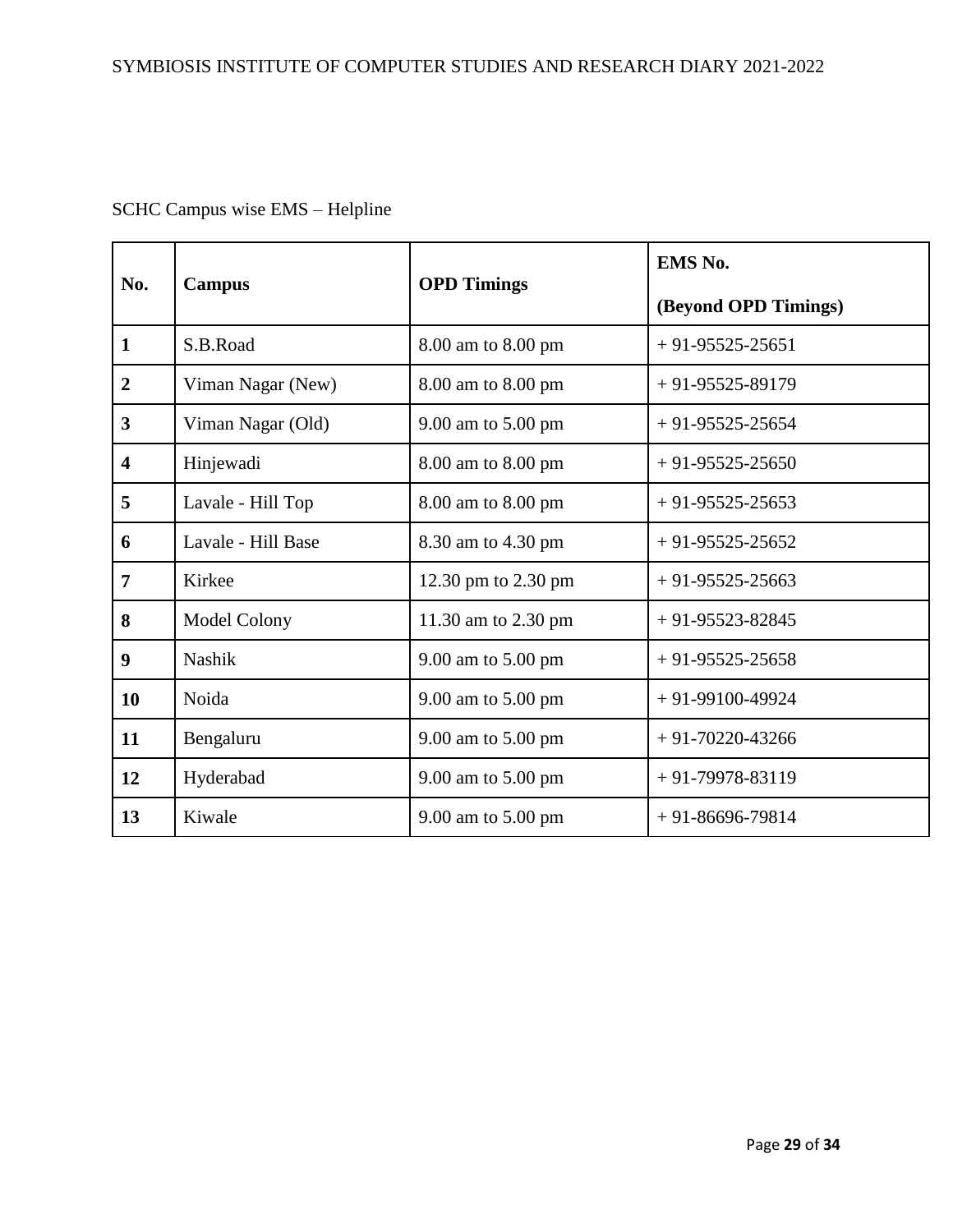# List of Holidays

| Date                           | Day                        | On account of          |
|--------------------------------|----------------------------|------------------------|
| $1 - Jan - 2021$               | Friday                     | New Year Day<br>ë      |
| 14-Jan-2021                    | Thursday<br>$\lambda$      | Makar Sankranti<br>×   |
| 26-Jan-2021                    | Tuesday                    | Republic Day           |
| 29-Mar-2021                    | Monday                     | Holi / Dhulivandan     |
| 13-Apr-2021                    | Tuesday                    | Gudhipadwa / Ugadi     |
| 14-Apr-2021                    | Wednesday                  | Dr.Ambedkar Jayanti    |
| 1-May-2021                     | Saturday                   | Maharashtra Day        |
| 14-May-2021                    | Friday                     | Ramzan - Eid           |
| 10-Sep-2021                    | Friday                     | Ganesh Chaturthi       |
| 02-Oct-2021                    | Saturday                   | Mahatma Gandhi Jayanti |
| 15-Oct-2021                    | Friday                     | Dussehra               |
| 1-Nov-2021<br>to<br>6-Nov-2021 | · Monday<br>to<br>Saturday | Diwali                 |
| 25-Dec-2021                    | Saturday                   | Christmas              |
|                                |                            |                        |

Note: Additional holidays for 2021 may be added to this later.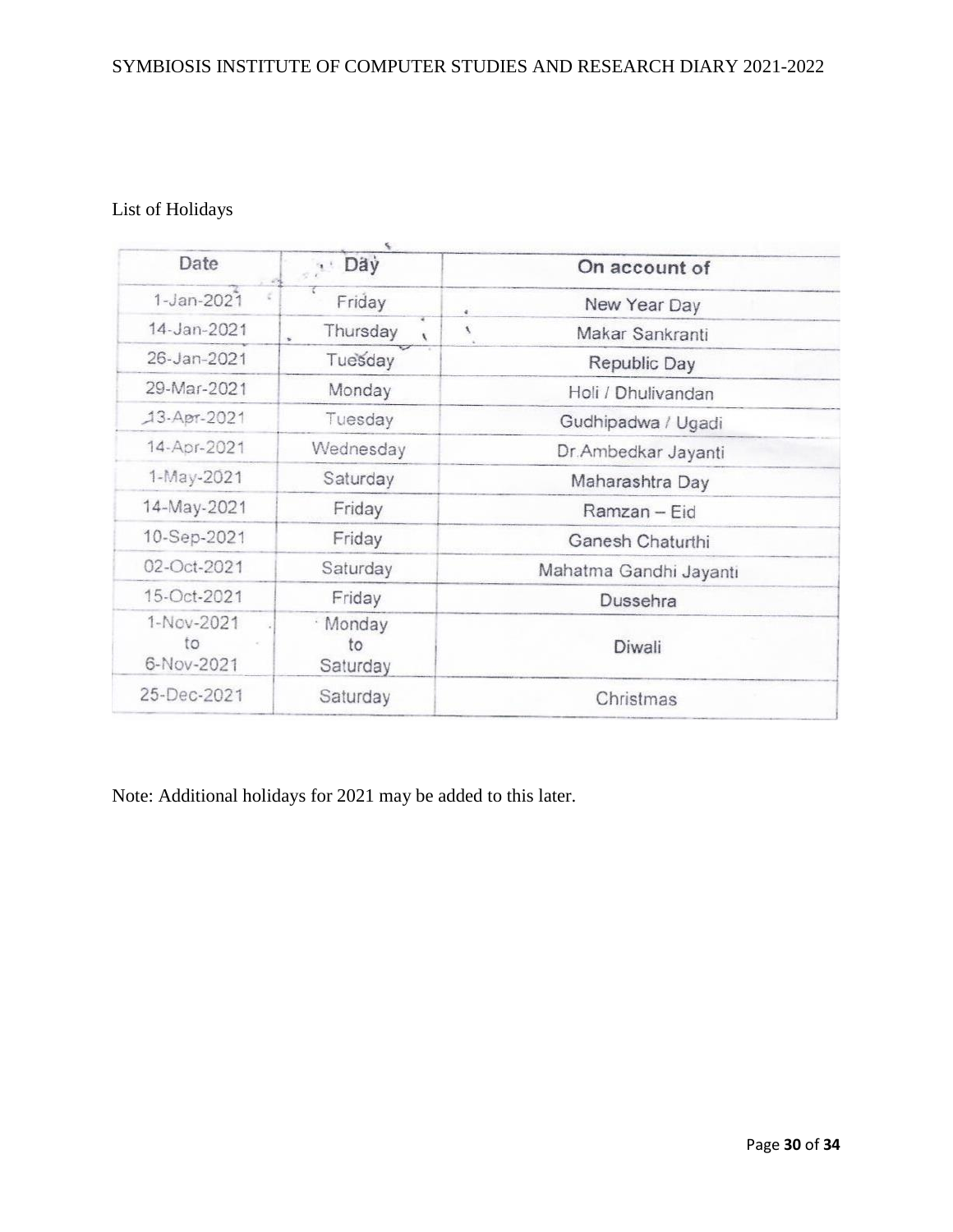## **Academic Calendar 2021-22**

**1]** Academic Calendar 2021-22 of First Year (Semester I & II) for the Undergraduate Programmes conducted by the Symbiosis Institute of Computer Studies and Research (SICSR) is as under:

| <b>Name of Programme</b>                      | <b>Semester</b> | <b>Activity</b>                   | <b>Start Date</b><br>(DD-MM-YYYY) | <b>End Date</b><br>(DD-MM-YYYY) |
|-----------------------------------------------|-----------------|-----------------------------------|-----------------------------------|---------------------------------|
| <b>Bachelor of Computer</b><br>Applications   | Semester I      | Teaching                          | 13-Sep-2021                       | 18-Jan-2022                     |
|                                               |                 | Preparatory Leave                 | 19-Jan-2022                       | 25-Jan-2022                     |
|                                               |                 | Tentative Exam<br>Schedule        | 27-Jan-2022                       | 12-Feb-2022                     |
|                                               | Semester II     | Teaching                          | 14-Feb-2022                       | 11-Jun-2022                     |
|                                               |                 | Preparatory Leave                 | 13-Jun-2022                       | 18-Jun-2022                     |
|                                               |                 | <b>Tentative Exam</b><br>Schedule | 20-Jun-2022                       | 13-Jul-2022                     |
| <b>Bachelor of Business</b><br>Administration | Semester I      | Teaching                          | 13-Sep-2021                       | 18-Jan-2022                     |
| (Information<br>Technology)                   |                 | Preparatory Leave                 | 19-Jan-2022                       | 25-Jan-2022                     |
|                                               |                 | <b>Tentative Exam</b><br>Schedule | 27-Jan-2022                       | 12-Feb-2022                     |
|                                               | Semester II     | Teaching                          | 14-Feb-2022                       | 11-Jun-2022                     |
|                                               |                 | Preparatory Leave                 | 13-Jun-2022                       | 18-Jun-2022                     |
|                                               |                 | <b>Tentative Exam</b><br>Schedule | 20-Jun-2022                       | 13-Jul-2022                     |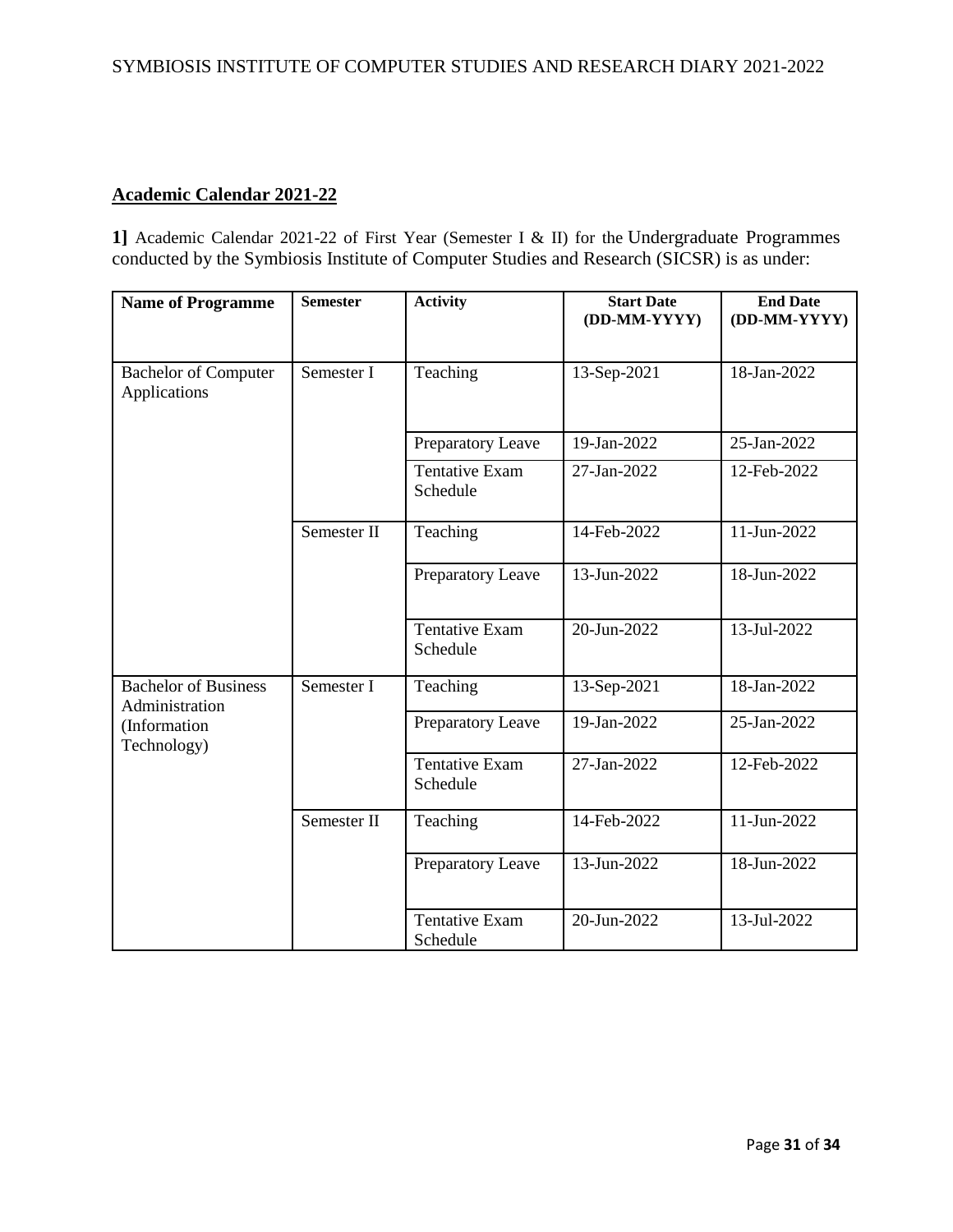|              |  |  |  |  | 1] The Academic Calendar 2021-22 of (i) Master of Business Administration (Information |  |
|--------------|--|--|--|--|----------------------------------------------------------------------------------------|--|
| Technology): |  |  |  |  |                                                                                        |  |

| <b>Semester</b> | <b>Activity</b>                                                       | <b>Start Date</b><br>(DD-MM-YYYY) | <b>End Date</b><br>(DD-MM-YYYY) |
|-----------------|-----------------------------------------------------------------------|-----------------------------------|---------------------------------|
| Semester I      | Teaching                                                              | 1-Jul-2021                        | 28-Oct-2021                     |
|                 | Preparatory Leave                                                     | 29-Oct-2021                       | 7-Nov-2021                      |
|                 | <b>Tentative Exam Schedule</b>                                        | 8-Nov-2021                        | 21-Nov-2021                     |
| Semester II     | Teaching                                                              | 29-Nov-2021                       | 27-Mar-2022                     |
|                 | Preparatory Leave                                                     | 28-Mar-2022                       | 3-Apr-2022                      |
|                 | <b>Tentative Exam Schedule</b>                                        | 4-Apr-2022                        | 24-Apr-2022                     |
| Semester III    | Teaching                                                              | 2-Aug-2021                        | 2-Dec-2021                      |
|                 | Preparatory Leave                                                     | 3-Dec-2021                        | 8-Dec-2021                      |
|                 | <b>Tentative Exam Schedule</b>                                        | 9-Dec-2021                        | 30-Dec-2021                     |
| Semester IV     | Teaching (Industry Internship)                                        | 3-Jan-2022                        | 31-May-2022                     |
|                 | Preparatory Leave                                                     | 1-Jun-2022                        | $3-Jun-2022$                    |
|                 | <b>Tentative Exam Schedule</b><br>(Industry Internship presentations) | 4-Jun-2022                        | 5-Jun-2022                      |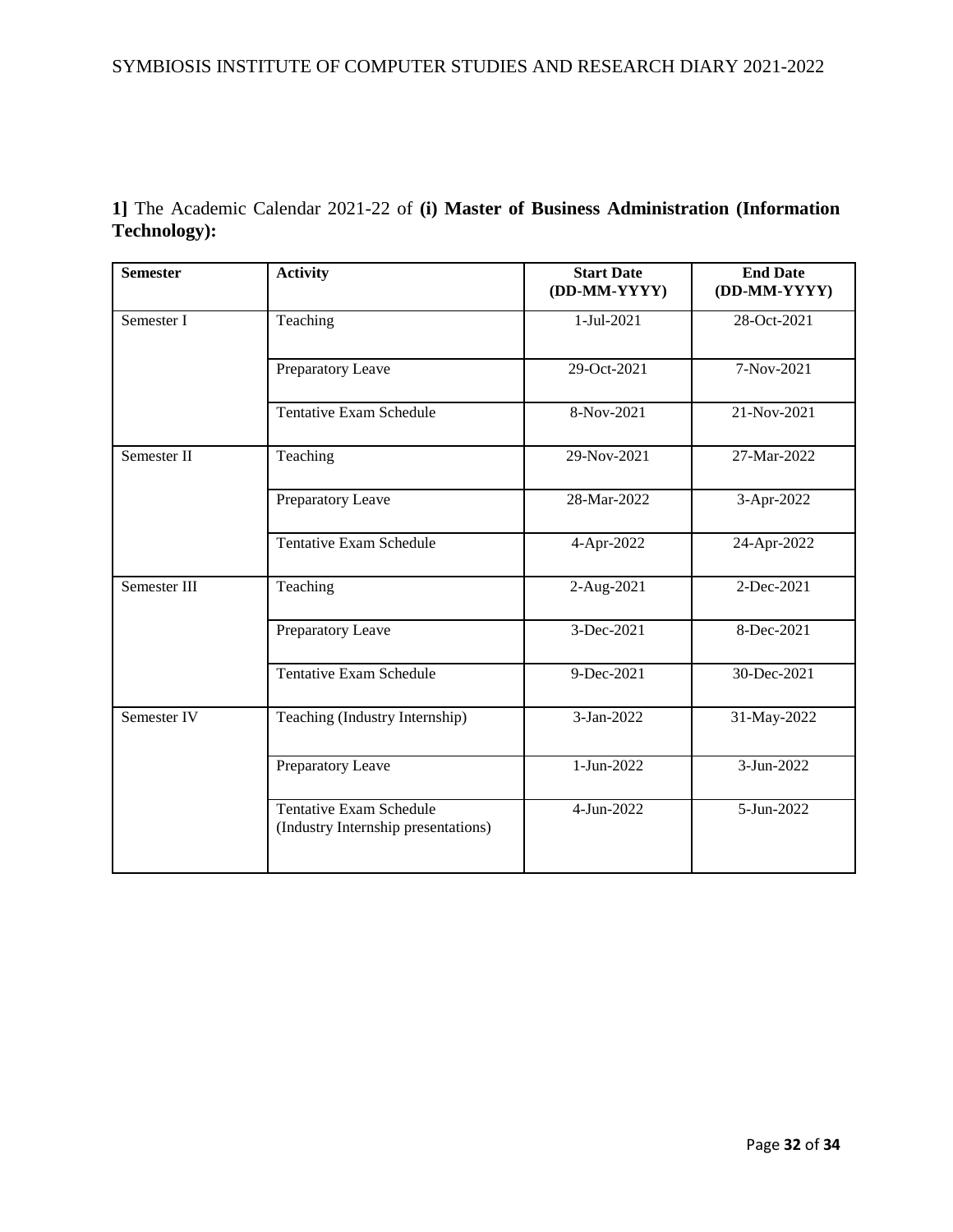| <b>Semester</b> | <b>Activity</b>         | <b>Start Date</b><br>(DD-MM-YYYY) | <b>End Date</b><br>(DD-MM-YYYY) |
|-----------------|-------------------------|-----------------------------------|---------------------------------|
| Semester I      | Teaching                | 1-Jul-2021                        | 28-Oct-2021                     |
|                 | Preparatory Leave       | 29-Oct-2021                       | 7-Nov-2021                      |
|                 | Tentative Exam Schedule | 8-Nov-2021                        | 21-Nov-2021                     |
| Semester II     | Teaching                | 29-Nov-2021                       | 27-Mar-2022                     |
|                 | Preparatory Leave       | 28-Mar-2022                       | 3-Apr-2022                      |
|                 | Tentative Exam Schedule | 4-Apr-2022                        | 24-Apr-2022                     |

# (**ii) Master of Business Administration (Digital Transformation)**

## (**iii) Master of Science (Computer Applications)**

| <b>Semester</b> | <b>Activity</b>                                                | <b>Start Date</b><br>(DD-MM-YYYY) | <b>End Date</b><br>(DD-MM-YYYY) |
|-----------------|----------------------------------------------------------------|-----------------------------------|---------------------------------|
| Semester I      | Teaching                                                       | 1-Jul-2021                        | 28-Oct-2021                     |
|                 | Preparatory Leave                                              | 29-Oct-2021                       | 7-Nov-2021                      |
|                 | <b>Tentative Exam Schedule</b>                                 | 8-Nov-2021                        | 21-Nov-2021                     |
| Semester II     | Teaching                                                       | 29-Nov-2021                       | 27-Mar-2022                     |
|                 | Preparatory Leave                                              | 28-Mar-2022                       | 3-Apr-2022                      |
|                 | Tentative Exam Schedule                                        | 4-Apr-2022                        | 24-Apr-2022                     |
| Semester III    | Teaching                                                       | 2-Aug-2021                        | 2-Dec-2021                      |
|                 | Preparatory Leave                                              | 3-Dec-2021                        | 8-Dec-2021                      |
|                 | <b>Tentative Exam Schedule</b>                                 | 9-Dec-2021                        | 30-Dec-2021                     |
| Semester IV     | Teaching (Industry Internship)                                 | 3-Jan-2022                        | 31-May-2022                     |
|                 | Preparatory Leave                                              | 1-Jun-2022                        | 3-Jun-2022                      |
|                 | Tentative Exam Schedule (Industry<br>Internship presentations) | 4-Jun-2022                        | 5-Jun-2022                      |